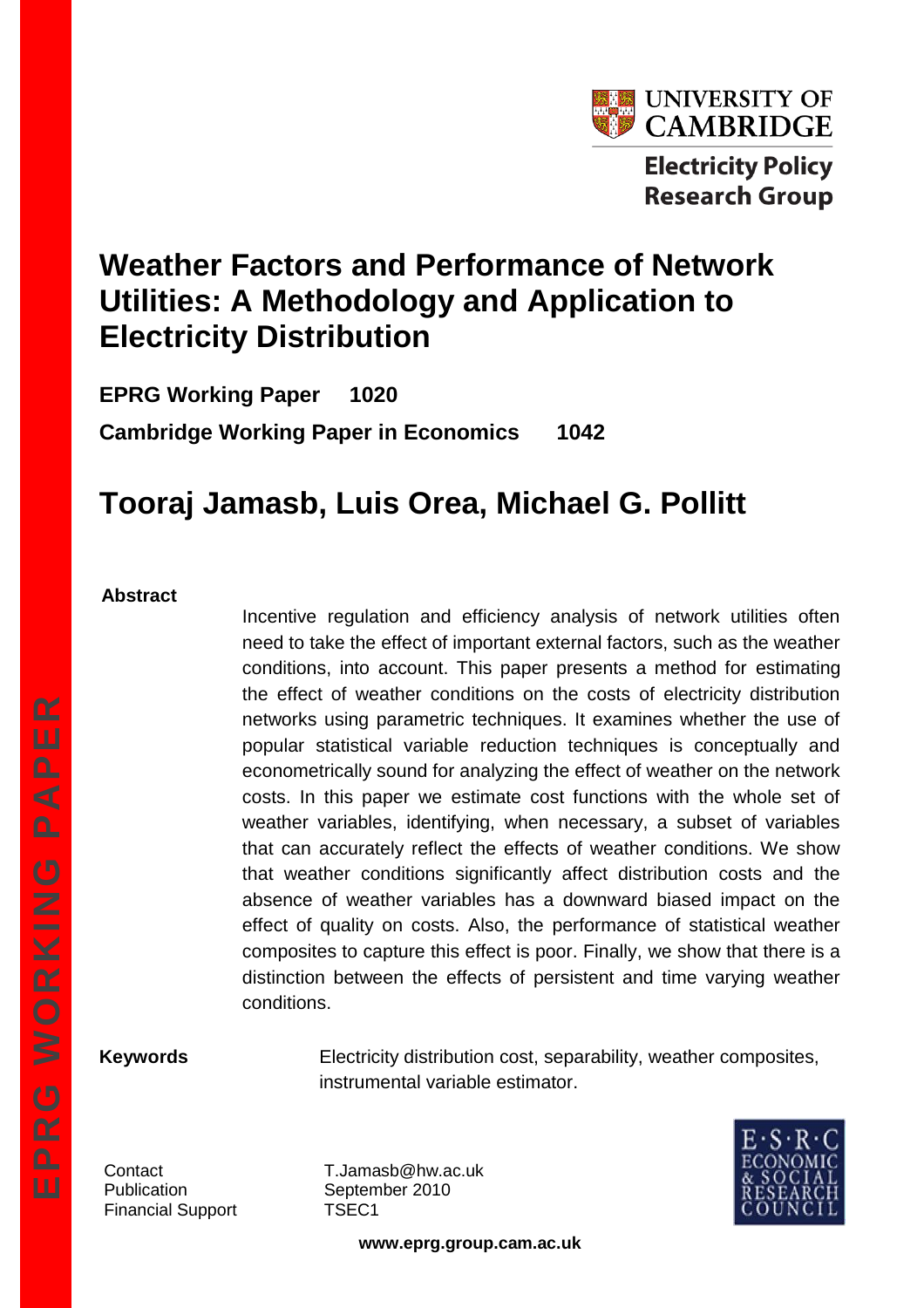

# **Electricity Policy Research Group**

**JEL Classification** L15, L51, L94

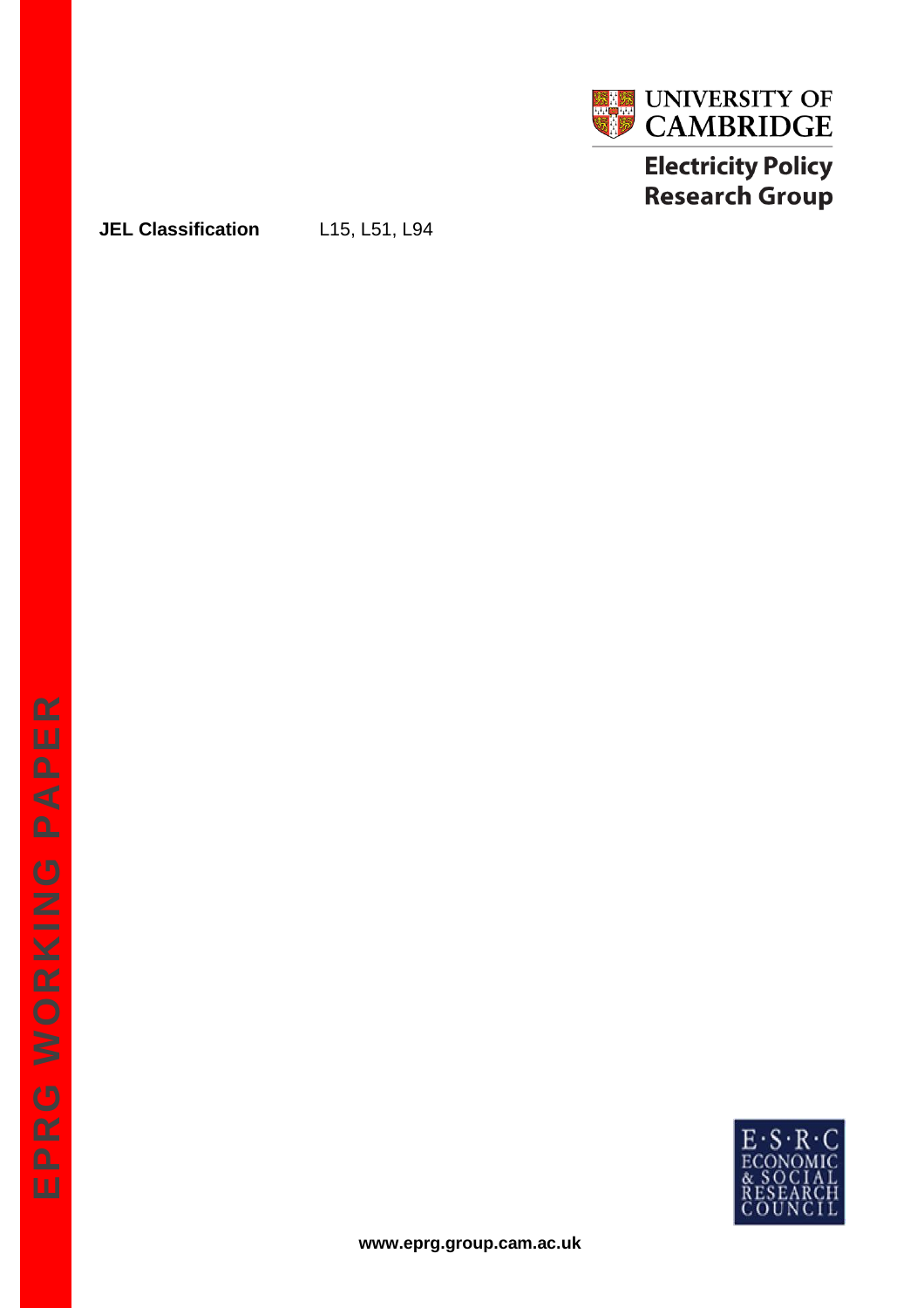# **Weather Factors and Performance of Network Utilities: A Methodology and Application to Electricity Distribution \***

# *Tooraj Jamasb*

*Department of Economics, Heriot-Watt University*

#### *Luis Orea*

*Visiting Scholar at Faculty of Economics, University of Cambridge Department of Economics, University of Oviedo*

#### *Michael G. Pollitt*

*EPRG, Electricity Policy Research Group Judge Business School, University of Cambridge*

*10 September 2010*

\* The authors would like to acknowledge support from ESRC Electricity Policy Research Group, University of Cambridge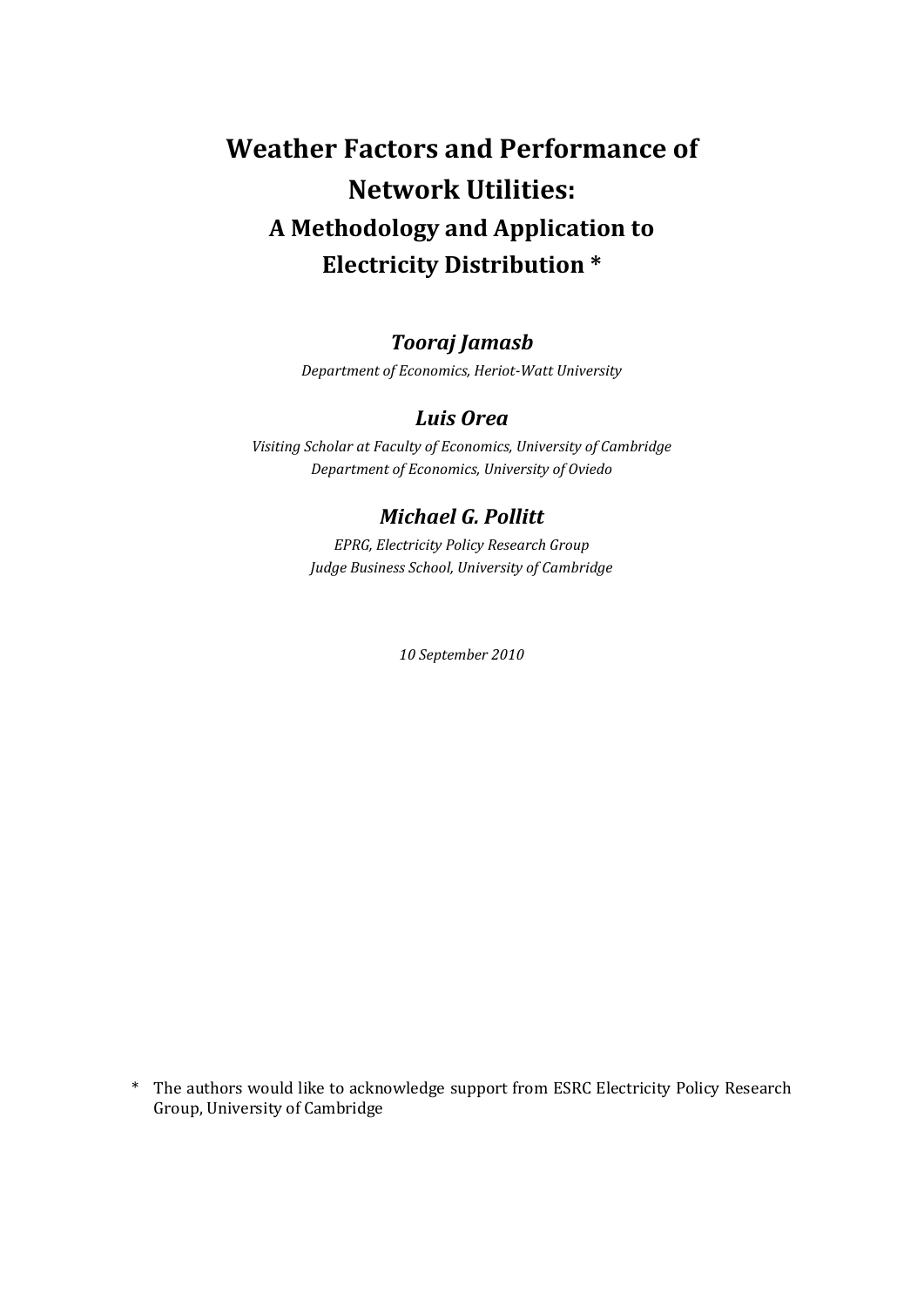## **1. Introduction**

<u>.</u>

In efficiency analysis and incentive regulation of utilities it is desirable to control for the effect of differences in environmental factors, such as the weather and geography, on their performance. This is particularly important in the case of incentive regulation and benchmarking of electricity networks where the results of efficiency analysis have important financial implications for the firms. As Yu et al. (2009a) pointed out severe weather conditions tend to increase service interruptions (Coelho et al., 2003; Domijan et al. 2003) and hence the corrective costs associated with replacing the damaged equipment and restoring power. At the same time, over time utilities may adapt their operating and investment practices to prevent power interruptions and to reduce the effect of these.

However, taking the effect of weather or other multi-faceted environmental settings on the cost and quality of services into account is a challenging task as they either consist of a large and varied number of factors with complex interactions or it is difficult to formulate hypotheses with respect to the effect of weather conditions on their performance. Previous studies have used explanatory factor analysis (EFA) or principal components analysis (PCA) to reduce the number of weather factors into a small number of variables for further analysis. As the use of statistical variable reduction techniques is increasingly popular in production and efficiency economics (e.g. Nieswand et al., 2009; Adler and Ekaterina, 2010; Zhu, 1998), we provide a comprehensive analysis of the *theoretical* implications of using composites and the endogeneity issues that envelop their use in analyzing the effect of climate on electricity  $distri$ bution.<sup>1</sup>

This paper extends the limited literature on the relationship between weather, costs, and service quality in electricity distribution networks (e.g. Nillesen and Pollitt, 2010) by testing whether weather conditions have had a significant effect on UK network costs using parametric techniques. To achieve this objective we utilize the same data as in Yu et al. (2009a) on UK electricity distribution companies, and identify, by testing hypotheses about individual and joint significance of the weather parameter estimates, a subset of variables that by and large reflect the effects of the weather conditions. This is a feasible as our dataset only includes nine weather variables. This short set of weather variables allows us, in addition, to test econometrically the theoretical restrictions that justify the use of weather composites.

The primary contribution of the paper is to show that PCA and EFA techniques are generally not appropriate to properly model the impact of weather, or similar explanatory factors, on economic costs. In addition, we show a statistically significant effect of weather on costs that weather composites are

<sup>1</sup> This analysis extends the literature that, using simple linear models and assuming that all explanatory variables are exogenous, and discusses the *econometric* implications of using ridge and principal component regression as a way for coping with multi-collinearity problems (see, e.g., Jolliffe, 1982; Fomby et al., 1984; Green, 2008).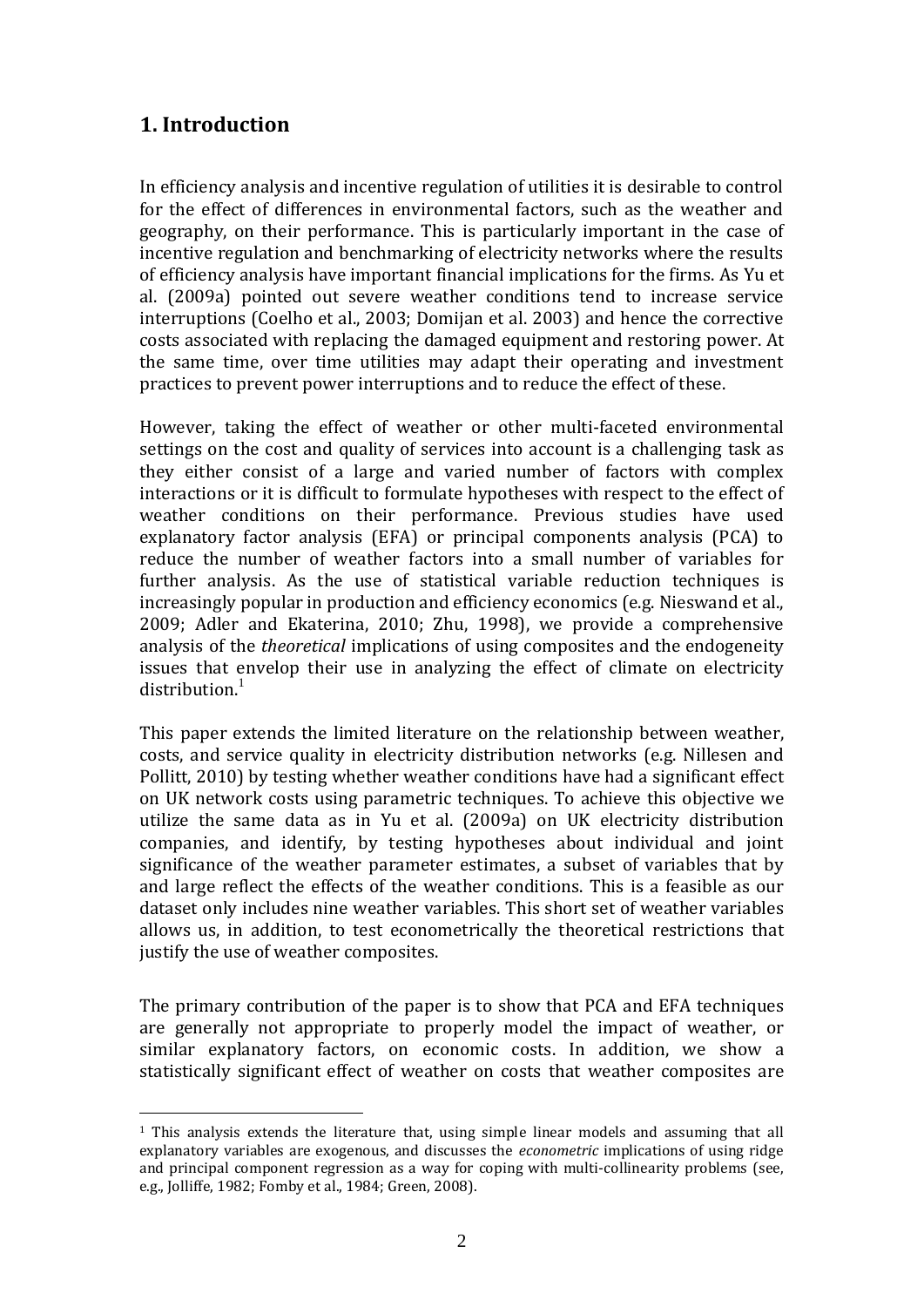not able to capture adequately. Moreover, the absence of weather variables causes a downward biased impact for the effect of service quality on costs. Finally, we show that there is a distinction between the effects of persistent and time varying weather conditions.

Section 2 discusses several theoretical and econometrical issues regarding the effect of weather on network costs and quality of service and also describes the models used in the study. Section 3 explains the data and variables used in the empirical exercise. Section 4 presents the parameter estimates using different specifications and estimators. Section 5 summarizes the results, and presents the main methodological and practical conclusions.

# **2. Electricity Distribution Networks: Costs, Quality, Weather, and Method Issues**

#### **2.1. Test for the existence of weather composites**

As likely cost drivers, weather factors should be included among the determinants of the performance of electricity distribution costs. Given a vector of weather variables the cost function to be estimated is:

 $C = C(y, q, p, w)$ ,  $w = (w_1, w_2, ..., w_K)$ (1)

where *y* stands for some measure of output (e.g., energy delivered or network length), *p* stands for input prices, *q* is a measure of service quality, and  $w = (w_1, w_2, \ldots, w_K)$  is the full set of available weather variables. We assume that *w* contain all the relevant information to model the effect of weather, as a complex meteorological phenomenon, on distribution costs. This specification of the cost function allows us to study the effect of weather conditions on cost, the technology and its characteristics (e.g., scale economies). $<sup>2</sup>$ </sup>

The number of factors comprising the weather phenomena might be large and, in principle, all could be included in the cost function. However, a complete disaggregation of the weather vector can be prohibitive due to the number of parameters that would have to be econometrically estimated. In order to address this difficulty, researchers often use a two-stage approach. First, they aggregate the weather variables into a few composite (i.e. aggregated) weather measures. Second, they then plug the composites into the cost function in a second stage analysis. The two-stage approach implies replacing the vectors of separate each weather variables with, say, an aggregate weather measure, *g*(*w1,w2,…,wK*), and estimate the following cost function:<sup>3</sup>

<u>.</u>

<sup>2</sup> When a cost frontier approach is used, the weather variables can be included as determinants of the efficiency level of electricity distribution companies instead of as determinants of the cost frontier. In practice, any of these two strategies to incorporate weather conditions into the model usually yield similar results as shown in the empirical section.

<sup>3</sup> We have simplified the model for for notational ease. In practice, the explanatory factor analysis and principal components allow for more than one composite. Moreover, they may chose the "optimal" number of composites using statistical tests.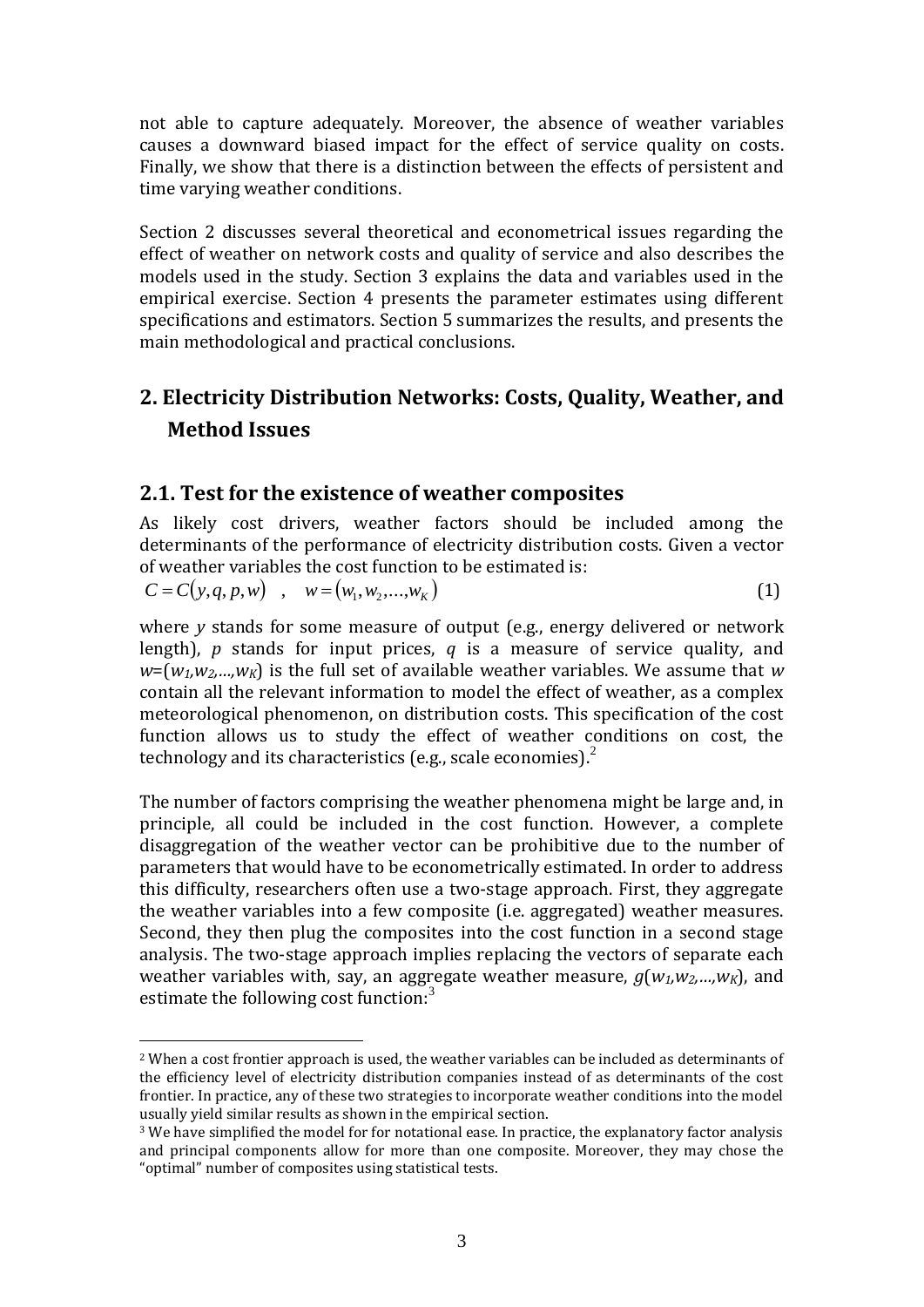$$
C = C[y, q, p, g(w_1, w_2, \dots, w_K)]
$$
\n(2)

As the aggregate is independent of the levels of the variables that are outside of it, it implies that the marginal rate of "transformation" (MRT) between any two weather variables is:<sup>4</sup>

$$
-\frac{dw_k}{dw_j}\Big|_{\substack{dC=0\\dy=dq=dp=0}} = \frac{\partial C/\partial w_j}{\partial C/\partial w_k} = \frac{\partial g/\partial w_j}{\partial g/\partial w_k} = MRT_{kj}(w_1, w_2,...,w_K) \quad , \quad k \neq j
$$
(3)

It is worthy to note that (3) in turn implies that:

$$
\frac{\partial MRT_{kj}(\cdot)}{\partial y} = \frac{\partial MRT_{kj}(\cdot)}{\partial q} = \frac{\partial MRT_{kj}(\cdot)}{\partial p} = 0
$$
\n(4)

Equations (3) and (4) indicate that cost function (1) is *separable* in the sense that the MRT between any two weather variables only depend on the variables within the composite – i.e. the MRTs do not change with other cost drivers. Therefore, a necessary condition for the existence of a consistent weather composite is the *separability* of the elements within the aggregate from those outside the aggregate. $5$  Thus, the test for the existence of weather composite is a test for separability, and this property can be tested econometrically. If no consistent weather aggregate is found, then the use of weather composites in estimation of the electricity distribution technology may well be subject to specification errors.

Next, we develop specific tests for weather aggregation using a quadratic cost function that can be interpreted as a second-order approximation (in levels) to the companies' underlying cost function.<sup>6</sup> This cost function can be written as:

$$
C = \alpha_0 + \alpha_y y + \alpha_q q + \alpha_p p + \frac{1}{2} \alpha_{yy} y^2 + \frac{1}{2} \alpha_{qq} q^2 + \frac{1}{2} \alpha_{pp} p^2
$$
  
+  $\alpha_{yq} y \cdot q + \alpha_{yp} y \cdot p + \alpha_{qp} q \cdot p$   
+  $\alpha_1 w_1 + \alpha_2 w_2 + \frac{1}{2} \alpha_{11} w_1^2 + \frac{1}{2} \alpha_{22} w_2^2 + \alpha_{12} w_1 \cdot w_2$   
+  $\alpha_{1y} w_1 \cdot y + \alpha_{1q} w_1 \cdot q + \alpha_{1p} w_1 \cdot p + \alpha_{2y} w_2 \cdot y + \alpha_{2q} w_2 \cdot q + \alpha_{2p} w_2 \cdot p$  (5a)

where for notational ease we assume one measure of output, one measure of service quality, one input price, and that weather can be represented only by two weather variables, i.e. *w<sup>1</sup>* and *w2*. A convenient way to compress the above cost function is:

$$
C = Q(y, q, p) + g(w_1, w_2) + m(y, q, p, w_1, w_2)
$$
\n(5b)

<sup>4</sup> Here we apply the concept of "transformation" to weather variables and hence its interpretation is slightly different than in the output framework where this concept is standard. <sup>5</sup> For a general discussion see Denny and Fuss (1977) and Fuss and Waverman (1981).

<sup>6</sup> For separability tests using translog cost functions, see Kim (1986).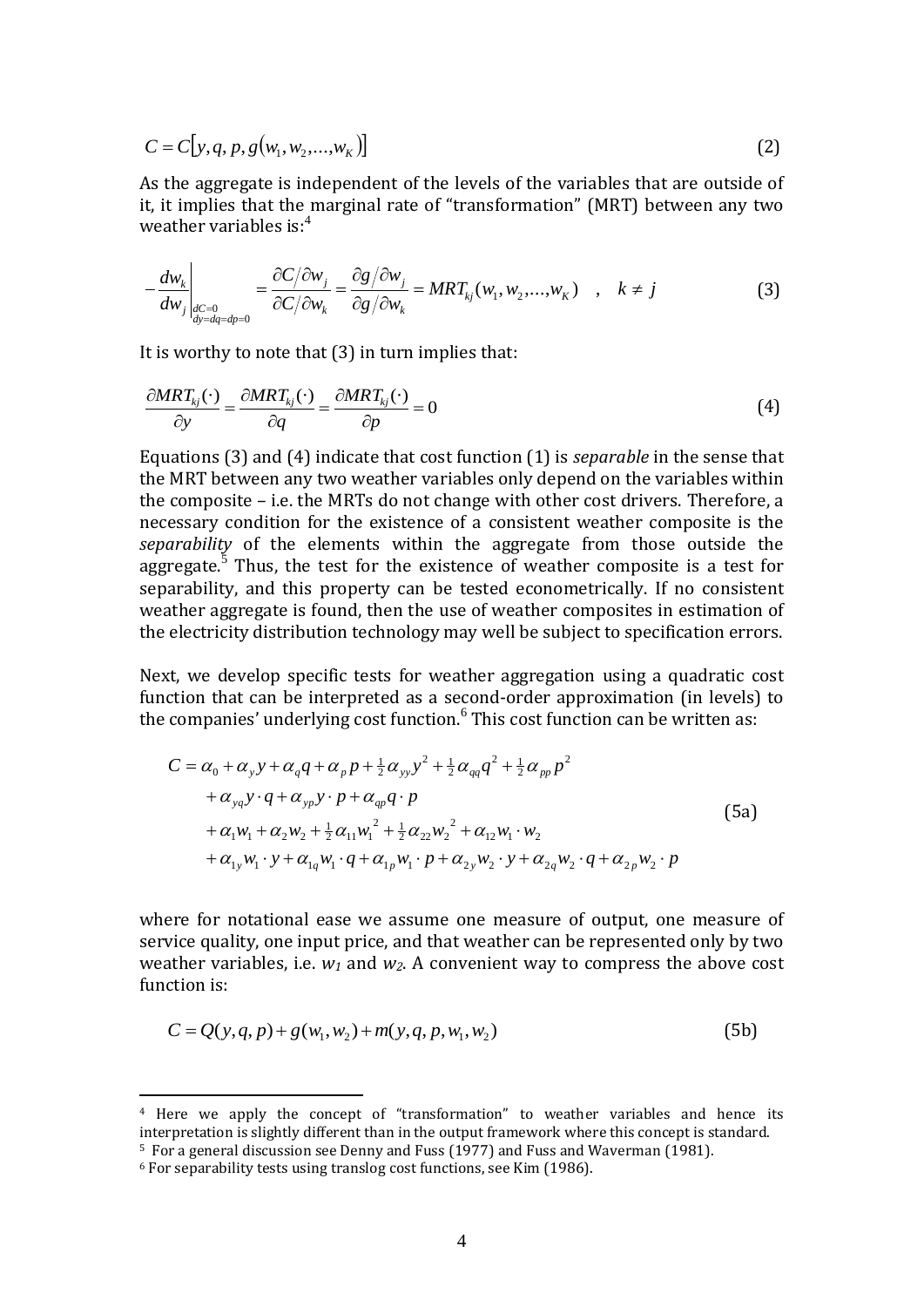where  $Q(y,q,p)$  is a quadratic function of non-weather variables,  $q(w_1,w_2)$  is a quadratic function of individual weather variables, and *m(y,q,p,w1,w2)* captures the interactions between weather and non-weather variables.

The question here is whether we can replace, from a theoretical point of view, *w<sup>1</sup>* and *w<sup>2</sup>* by a composite variable. The marginal rate of transformation between the two individual weather variables can be written using (5a) as:

$$
MRT_{21} = \frac{\partial C/\partial w_1}{\partial C/\partial w_2} = \frac{\alpha_1 + \alpha_{11}w_1 + \alpha_{12}w_2 + \alpha_{1y}y + \alpha_{1q}q + \alpha_{1p}p}{\alpha_2 + \alpha_{22}w_2 + \alpha_{12}w_1 + \alpha_{2y}y + \alpha_{2q}q + \alpha_{2p}p}
$$
(6)

The separability property implies the following restrictions:

$$
\frac{\partial MRT_{21}}{\partial y} = \frac{\alpha_{1y} \cdot \partial C/\partial w_2 - \alpha_{2y} \partial C/\partial w_1}{(\partial C/\partial w_2)^2} = 0
$$
  

$$
\frac{\partial MRT_{21}}{\partial q} = \frac{\alpha_{1q} \cdot \partial C/\partial w_2 - \alpha_{2q} \partial C/\partial w_1}{(\partial C/\partial w_2)^2} = 0
$$
  

$$
\frac{\partial MRT_{21}}{\partial p} = \frac{\alpha_{1p} \cdot \partial C/\partial w_2 - \alpha_{2p} \partial C/\partial w_1}{(\partial C/\partial w_2)^2} = 0
$$
 (7)

These constraints are necessary conditions for the existence of a consistent weather aggregate. However, imposing these constraints requires introducing non-linearities into the estimation of the cost function that are considerably more difficult to estimate. As a result, and following Kim (1986), we propose testing sufficient conditions for separability instead of testing necessary conditions. Unlike the necessary conditions, sufficient conditions do not require introducing non-linearities into the estimation of the cost function, and can be easily tested using simple likelihood ratio and Wald tests.

Kim (1986) suggested testing that all parameters in  $m(y,q,p,w_1,w_2)$  are simultaneously equal to zero. That is, the null hypothesis to be tested is:

$$
H_0: \quad \alpha_{1y} = \alpha_{2y} = \alpha_{1q} = \alpha_{2q} = \alpha_{1p} = \alpha_{2p} = 0 \tag{8}
$$

The marginal rates of transformation in (6) do not depend in this case on nonweather variables and the quadratic cost function becomes:

$$
C = Q(y, q, p) + g(w_1, w_2) \tag{9}
$$

In addition to (8), another sufficient condition can be tested in the context of a quadratic cost function. Here the sufficient condition is that all weather variables share the same parameters, that is: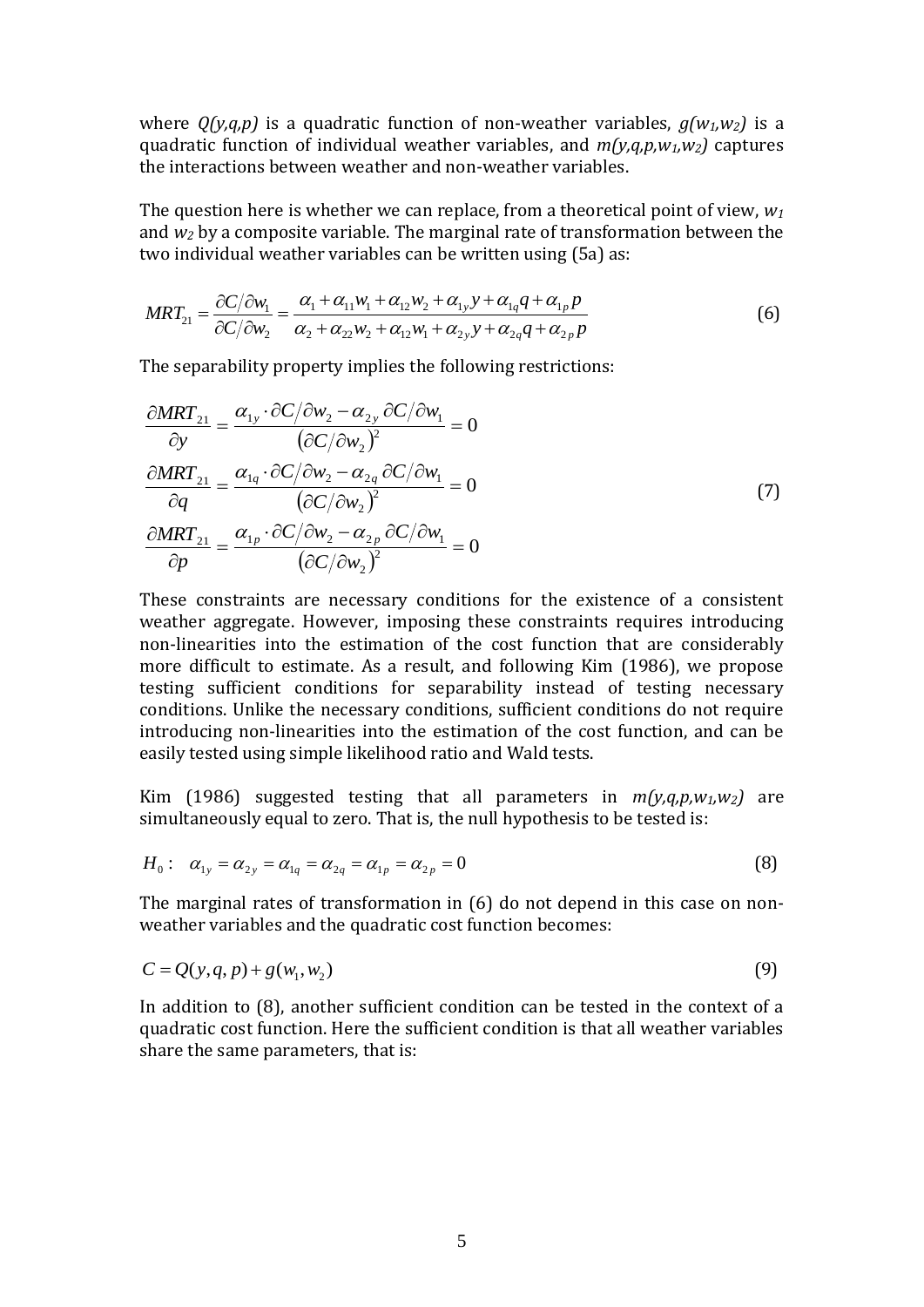$$
H_0: \quad \alpha_1 = \alpha_2 = \alpha
$$
  
\n
$$
\alpha_{11} = \alpha_{22} = \alpha_{12} = \gamma
$$
  
\n
$$
\alpha_{1y} = \alpha_{2y} = \gamma_y
$$
  
\n
$$
\alpha_{1p} = \alpha_{2p} = \gamma_p
$$
  
\n
$$
\alpha_{1q} = \alpha_{2q} = \gamma_q
$$
\n(10)

In this case, the marginal rates of transformation (6) become:

$$
MRT_{21} = \frac{\partial C/\partial w_1}{\partial C/\partial w_2} = \frac{\alpha + \gamma(w_2 + w_1) + \gamma_y y + \gamma_q q + \gamma_p p}{\alpha + \gamma(w_2 + w_1) + \gamma_y y + \gamma_q q + \gamma_p p} = 1
$$
\n(11)

and the quadratic cost function (5a) can be written as:

$$
C = Q(y, q, p) + \left[ \alpha W + \frac{1}{2} \gamma W^2 + \alpha_y W \cdot y + \alpha_q W \cdot q + \alpha_p W \cdot p \right]
$$
(12)

where *W= w1+w<sup>2</sup>* can be interpreted as a theoretically-based weather composite. However, the existence of such a composite is highly unlikely as it implies that all weather variables have the same effect on companies' costs.<sup>7</sup> The first set of sufficient conditions in (8) do not allow marginal costs to vary with weather, but they allow each weather variable to have a different effect on companies' costs. This is the case in explanatory and principal components analysis, as each individual variable might receive a different weight.

In summary, if we cannot reject separability using either (8) or (10) we can conclude that using composite weather variables to control for the effect of weather conditions on costs or quality is, at least, acceptable from a theoretical point of view.

#### **2.2. Exact vs. statistical weather composites**

The previous section suggests that, in theory, we can analyze the weather effect in two steps, viz., first, aggregating all weather variables into a few composite (i.e. aggregated) weather variables, and then including these among the explanatory variables of costs. Another issue is whether the procedure to aggregate individual weather variables allows us to capture the *real* effect of weather and/or to get consistent parameter estimates.

The theory of index numbers has shown that the appropriate functional form of the aggregate depends on how weather enters into the cost function, which in turns depends on the characteristics of the technology. According to this theory, there is only one appropriate aggregate or index for each technology. This index is termed as "exact" for that technology using the terminology coined by Diewert (1974). For instance, for a quadratic cost function that satisfies the sufficient conditions for separability in (8), the *exact* or appropriate weather composite is the quadratic function of individual weather variables in (13):

 $^7$  This is the reason they receive the same weight (i.e. equal to one) in the composite.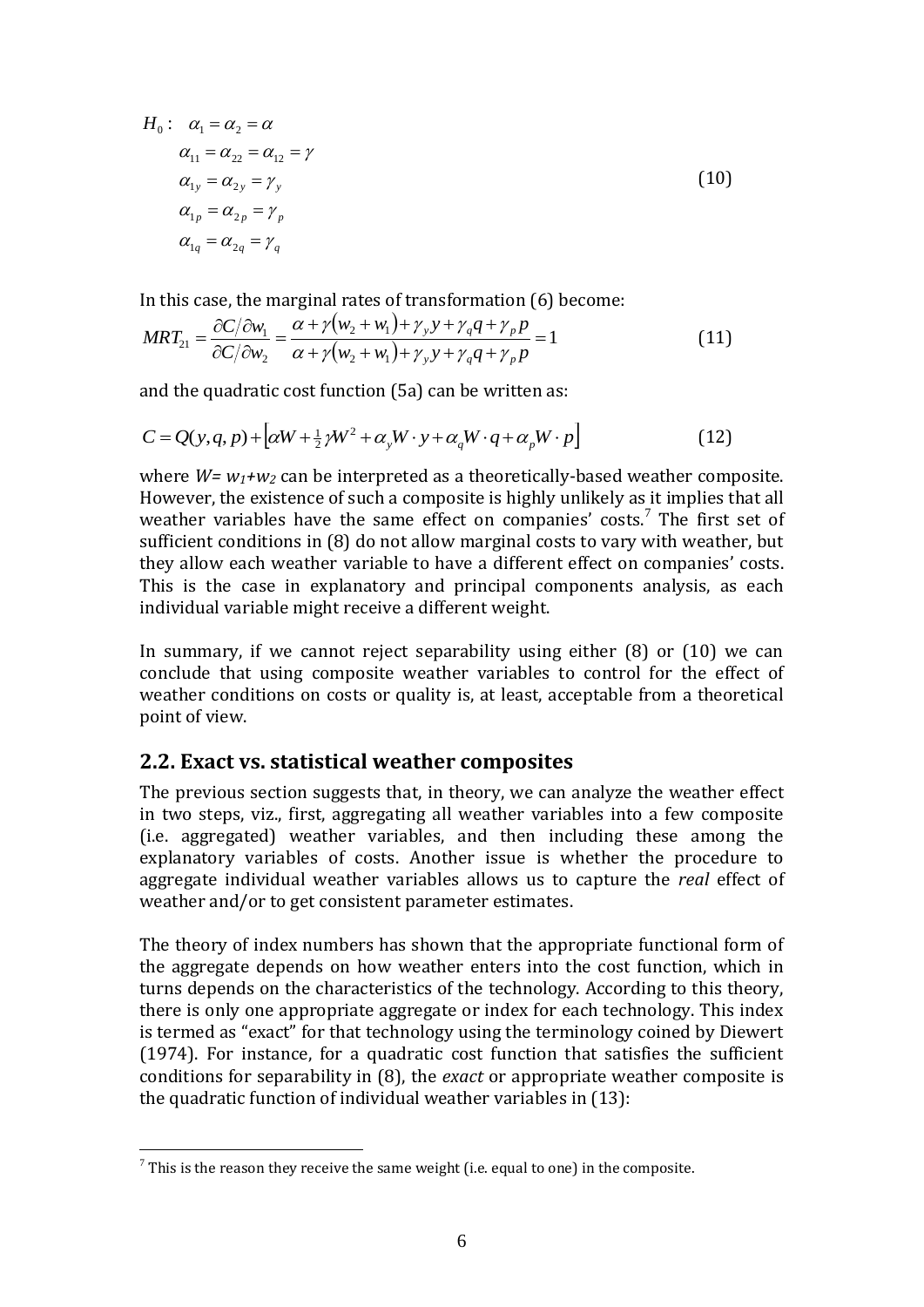$$
g(w_1, w_2) = \alpha_1 w_1 + \alpha_2 w_2 + \frac{1}{2} \alpha_{11} w_1^2 + \frac{1}{2} \alpha_{22} w_2^2 + \alpha_{12} w_1 \cdot w_2
$$
\n(13)

If the underlying cost function is quadratic, the individual weather variables appear alone and interacting each other. These interactions might be capturing the complexity of weather as a meteorological multifaceted phenomenon. It should be noted that, if the number of individual weather variables is relatively large, estimating a quadratic function of all individual weather variables might not be feasible due to the large number of parameters to be estimated. Hence, an interesting issue here is whether the aggregates should be complex functions encompassing all factors, or, although weather is a complex phenomenon, they can be obtained by a simple addition of a subset of weather factors. If the number of individual weather variables is relatively small, this issue can be analyzed by testing whether the second-order parameters in (13) are simultaneously equal to zero.

As mentioned above, previous studies have used statistical techniques, such as EFA and PCA to construct composite weather measures from individual weather variables. In practice, this approach implies replacing the exact weather composite  $q(w_1,w_2)$  by a statistical weather composite  $h(w_1,w_2)$ , and estimate a cost function of the type as in (14):

$$
C = Q(y, q, p) + h(w_1, w_2) + \varepsilon \tag{14}
$$

where  $\varepsilon$  is the random noise term. A measurement error might appear either because  $g(w_1, w_2)$  and  $h(w_1, w_2)$  have different functional forms or, sharing the same functional form, they use different weights for each variable. Regarding the first source of measurement errors, these might appear if we reject that  $q(w_1,w_2)$ is linear and we still use EFA and PCA weather composites, which are linear functions of specific weather variables. For this reason, it is convenient to test whether the second-order parameters in (13) are simultaneously equal to zero.

In order to shed light on the nature of the second source of measurement errors attributed to different weights in linear composites, let us assume that the theoretically consistent (i.e. exact) weather composite is a linear function of *w<sup>1</sup>* and *w<sup>2</sup>* as in (15):

$$
g(w_1, w_2) = \alpha_1 w_1 + \alpha_2 w_2 \tag{15}
$$

Note that the coefficients of both observed variables,  $\alpha_1$  and  $\alpha_2$ , capture the theoretical effect of each variable on distribution costs. From a theoretical point of view, this effect does not rely on how *w<sup>1</sup>* and *w<sup>2</sup>* are statistically distributed, how large their variances are, or whether they are highly correlated or not.

Next we summarize the conceptual framework of EFA and PCA. These statistical methods are widely used in the social sciences to compress a set of observed variables into few unobserved composite (aggregate) variables called 'factors'.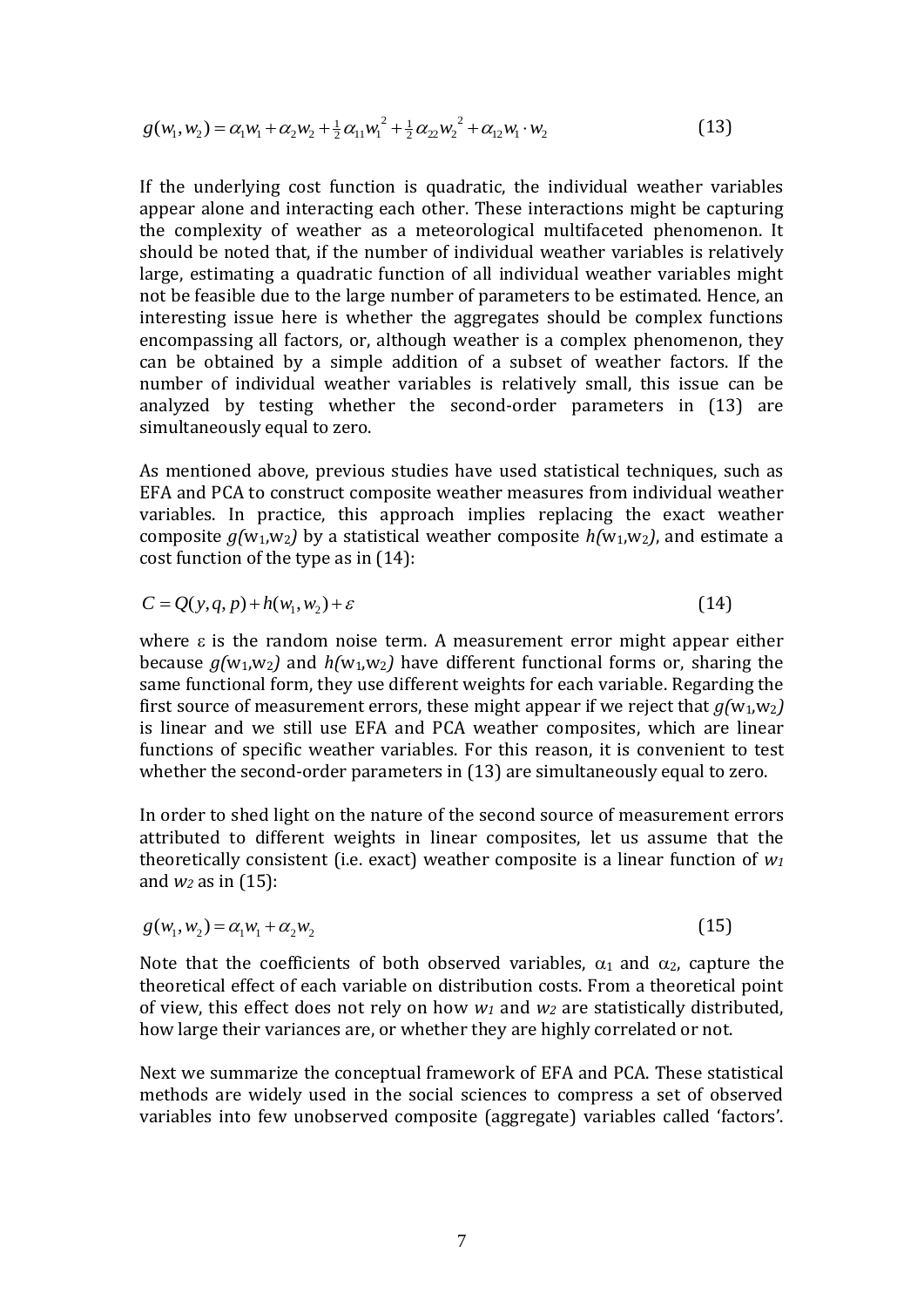Computationally, there are not many differences between both methods. $8$ However, while the PCA is a descriptive technique that does not assume an underlying statistical model, the EFA assumes a statistical framework that incorporates a number of assumptions about the data generation process.

The PCA method only aims to explain the (total) variation in all the observed variables with a fewer number of composite variables. The most that is hoped for is that a few composites will provide a good summary of the observed variables. In practice, the weights of each observed variable in the composite are simple multiplies of the so-called factor loadings. In this case, the statistical PCA weather composite  $h(w_1, w_2)$  can be written as in (16):

$$
h(w_1, w_2) = \gamma_1 w_1 + \gamma_2 w_2
$$

<u>.</u>

(16)

The statistical nature of PCA has two important theoretical implications. First, this technique does not employ external information to construct aggregate composites, e.g. to compute weather composites it only uses weather variables. This is, of course, a virtue and explains the popularity of PCA in previous research. However, as the composite is obtained without regard to a specific application, the technique does not choose the weight that individual variable receives in the composite on the basis of any theoretical relationship between weather variables and costs. This implies that the statistical approach may not capture the real effect of weather conditions on companies' costs, or that the composite might capture the real effect by chance. For instance, as PCA tend to maximize the variance of the set of observed variables,  $w_1$  might receive a large weight (i.e.  $\gamma_1 > \gamma_2$ ) because it has the largest variance. However, the theoretical effect of this observed variable may be quite smaller than the other observed variable (i.e.  $\alpha_1 < \alpha_2$ ). This type of error might explain the fact that no clear relationships are obtained in previous studies using weather composites.

Similar points also apply to the use of EFA although it has more theoretical implications. The basic principle in EFA is that variation on observed variables can be attributed to variation on *common* factors (that affect more than one observed variable) and/or *specific* factors (that only influence one observed variable). In other words, the total variance of observed variables can be partitioned into common variance and unique variance. While PCA aims to explain the variation in all the observed variables, EFA only aims to explain the correlations, so variables with small correlation with common factors contribute to the composite even less than in PCA. The larger loading factors are multiplied by a larger amount and the differences between weights are accentuated. In this case, compared to the PCA, the observed variables with a higher correlation with common factors tend to receive larger weights in the EFA. This means that, in

<sup>&</sup>lt;sup>8</sup> A detailed discussion of the statistical pros and cons of each method is beyond the scope of this paper. It suffices to note that there is no consensus among statistical theorists as to what conditions should determine the use of EFA or PCA. However, PCA is often preferred as a method for data reduction, while EFA is often preferred when the goal of the analysis is to detect structure. For this reason, some statistical scholars prefer EFA to PCA (Bentler et al., 1990; Gorsuch, 1990; Widaman, 1990), while others prefer the latter (Arrindell et al., 1985; Steiger, 1990; Velicer et al., 1990). Moreover, some argue that the difference between the two techniques is negligible (see, e.g., Velicer et al., 1990).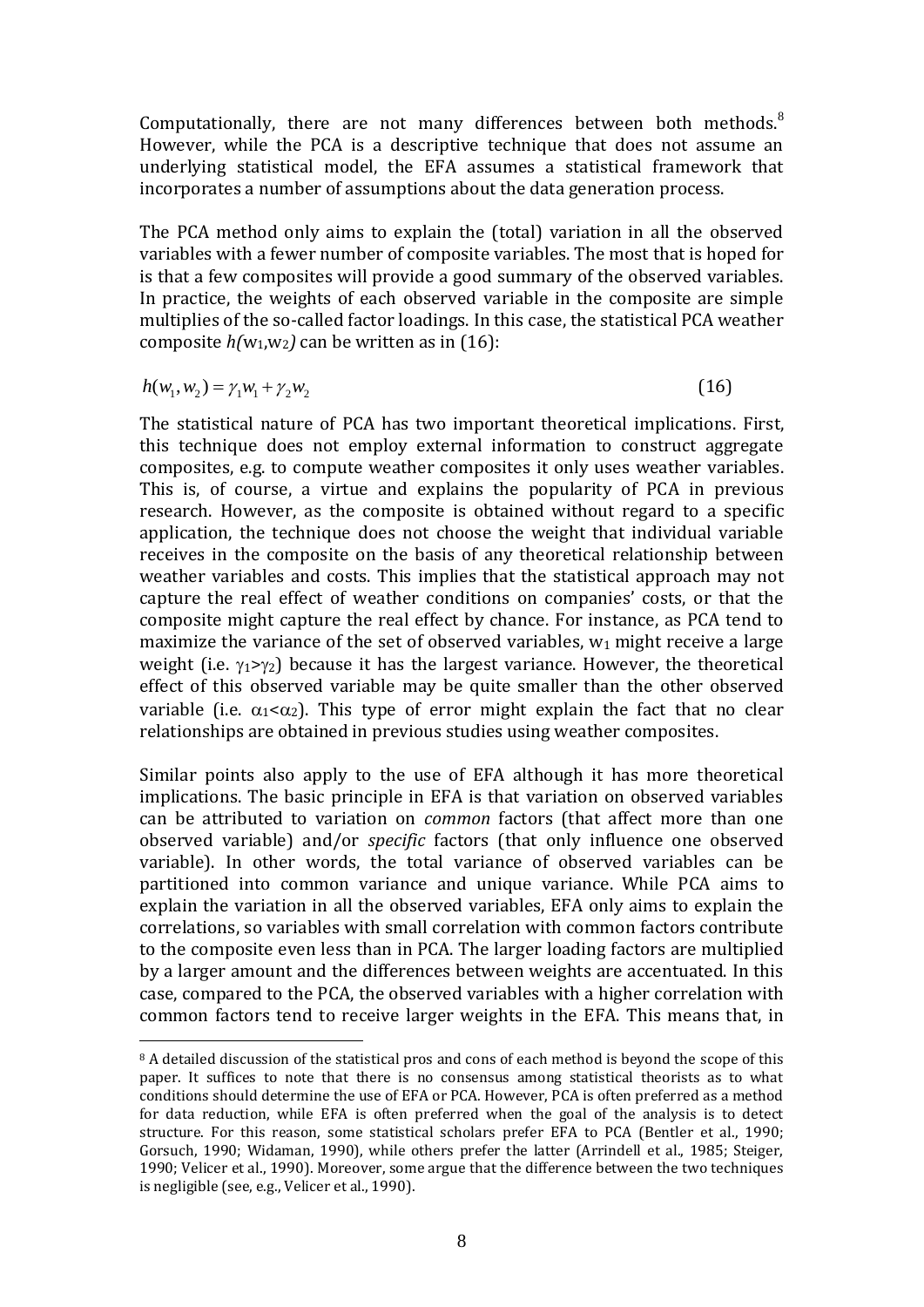extreme cases, the composite may be almost a linear function of a single variable with weights for other variables close to zero. In summary, EFA can address measurement error problems, but we are likely to add a new source of bias as it ignores specific factors when computing composites.

## **2.3. Weather and endogeneity issues**

An additional issue is the presence of endogeneity problems when estimating costs functions using a particular weather composite. Since weather conditions might be correlated with other cost explanatory variables, the question is whether the composites produce consistent estimates of the parameters of other relevant variables. In this sense, special attention must be given to the parameters of the marginal cost of quality improvements due to quality of service measures, such as number of costumer minutes lost, are likely to be endogenous as adverse weather conditions tend to increase costs but can also lower quality services.

This case is presented in Figure 1 where we assume separability and draw two hypothetical cost functions, one for good weather and other for bad weather. According to (9), the vertical distance between these cost functions is by construction equal to  $g(w_1,w_2)$ . If the random data generation process behind service quality were completely independent of weather, we would have observations along both cost functions. However, bad weather conditions tend to reduce service quality. As shown in Figure 1, this implies that most observations with bad weather are associated with low quality levels, and most observations with good weather are associated with high levels of quality. As shown in the figure, estimating a cost function without weather variables would yield downward biased parameter estimates for the coefficient associated with service quality. Obviously, given weather information we would be able to estimate the effect of weather on cost, i.e. *g(w1,w2),* this bias would disappear as the estimated  $g(w_1, w_2)$  allows us to distinguish the two cost functions in Figure 1.

Using again a simple framework, we next shed light on the existence of endogeneity problems when weather composites are used as proxies for  $q(w_1,w_2)$ . First, let us assume again separability and rewrite the cost equation (14) as in (17):

$$
C = Q(y, q, p) + h(w_1, w_2) + \varepsilon \quad , \quad \varepsilon = g(w_1, w_2) - h(w_1, w_2) + v \tag{17}
$$

where *v* is a noise term with zero mean and not correlated with any of the explanatory variables. Second, we assume that both exact and statistical composites are linear functions of  $w_1$  and  $w_2$ , as in (18):

$$
g(w_1, w_2) = \beta w_1 + (1 - \beta) w_2
$$
  
 
$$
h(w_1, w_2) = (1 - \beta) w_1 + \beta w_2
$$
 (18)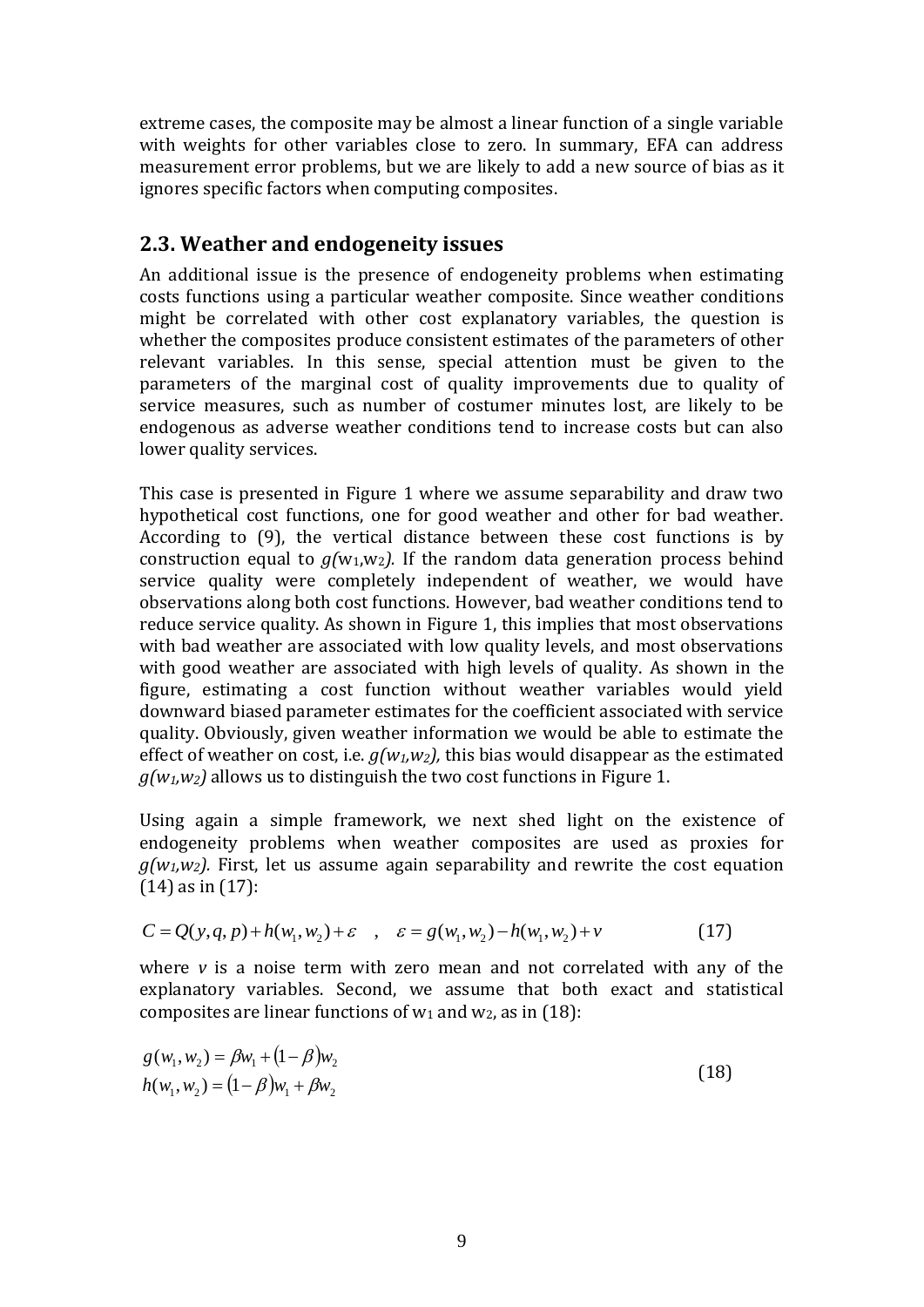

**Figure 1. Service quality and weather**

For simplicity we assume that the sum of all coefficients is equal to one. In order to distinguish one composite from the other we swap the weight of the individual weather variables. This is a simple way to characterize that  $h(w_1, w_2)$  measures with error the real effect of weather on costs, measured by  $g(w_1,w_2)$ . Thus, if >0.5, the statistical composite underestimates the effect of the first weather variable and overestimates the second. Only when  $\beta = 0.5$ , the statistical composite would yield the same results as the exact composite, and the measurement errors would disappear.

If we assume that exact and statistical composites are the linear functions in  $(18)$ , we can rewrite the overall error term in  $(17)$  as in  $(19)$ :

$$
\varepsilon = (2\beta - 1)w_1 + (1 - 2\beta)w_2 + v \tag{19}
$$

The issue here is whether quality of service measures (such as number of costumer minutes lost) are still endogenous variables, that is, whether  $cov(a,\varepsilon) \neq 0$ . If, for simplicity we also assume that the expected values of a,  $w_1$  and  $w_2$  are zero, the overall random term  $\varepsilon$  has also zero mean, and hence endogeneity implies *E(q)≠0*. From (19) this expectation can be written as in (20):

$$
E(q \cdot \varepsilon) = (2\beta - 1)E(q \cdot w_1) + (1 - 2\beta)E(q \cdot w_2)
$$
\n(20)

Equation (20) shows that a sufficient condition for  $E(q \cdot \varepsilon)$  to be zero is that  $\beta$ =1/2, i.e. the statistical composite coincides with the exact composite. So, in this case, not only we are capturing the effect of weather on costs correctly, but also the parameter of quality of service is estimated consistently. This result suggests that we can avoid the endogeneity problem associated with weather conditions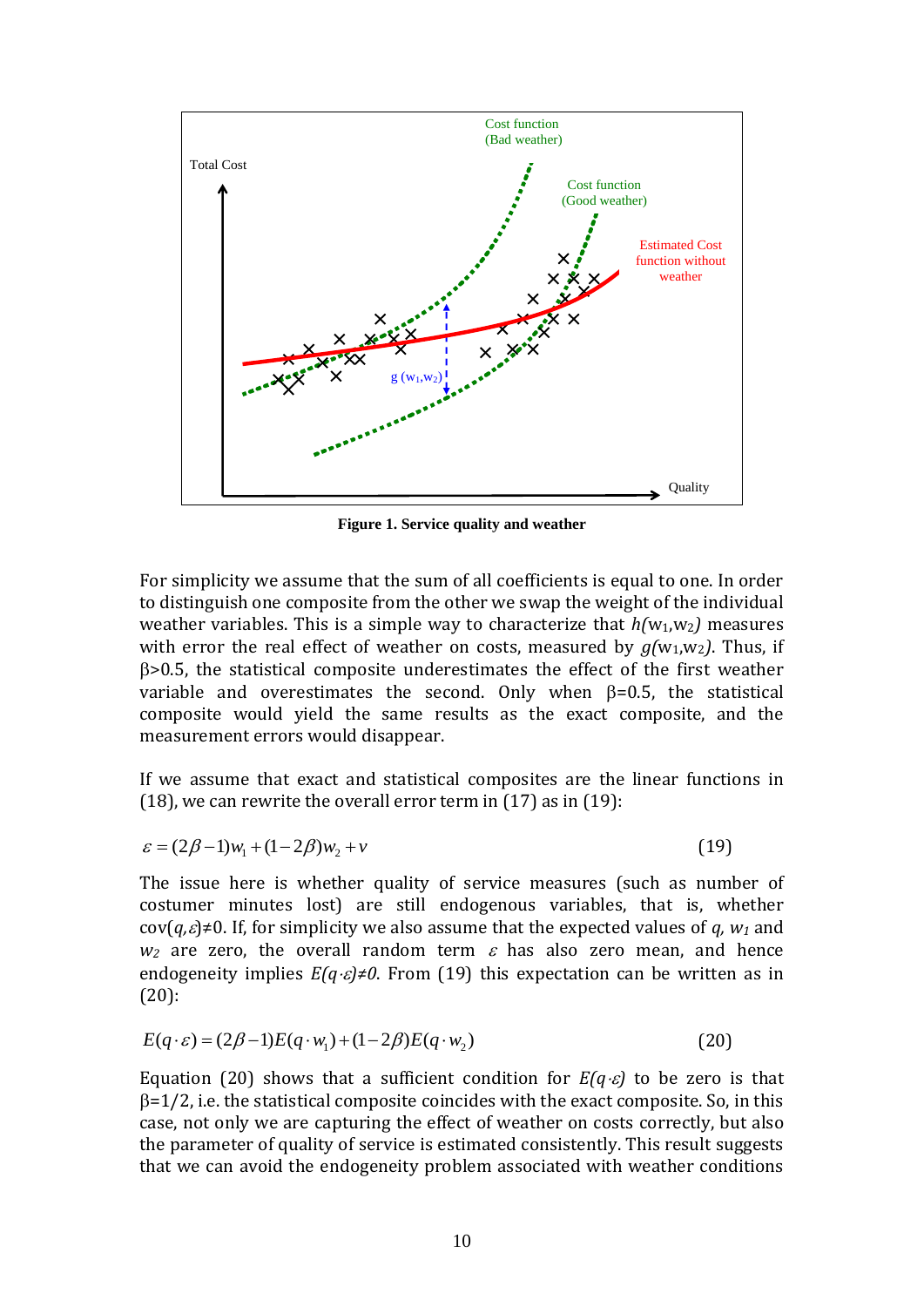using an appropriate weather composite. If  $\beta$ =1 or  $\beta$ =0, the above expectation is equal to the difference between *E(qw1)* and *E(qw2)*, or vice versa. Therefore, if quality of service is equally correlated with both individual weather variables, the endogeneity problem again vanishes. However, this situation might be quite improbable in practice as the nature, frequency and service restoration strategies of utilities can be different when they are caused by, say, thunder or extremely low temperatures. Therefore, we would still expect the presence of endogeneity when statistical composites are used.<sup>9</sup>

The above paragraph refers to instances where researchers have weather data available. However, weather data is often not available, or is costly to collect and prepare. In order to estimate consistently the parameters of the cost function in these situations, an appropriate instrumental variables (IV) estimator that allows us to handle the endogeneity of the quality variable can be used. As is often the case, the main issue using the IV estimator is to find suitable instruments.

When information on weather conditions is not available, the effect on cost of bad weather is an unobservable variable. If we assume separability between bad weather  $(w_{it})$  and the rest of explanatory variables (here  $q_{it}$ ), the model to be estimated can be written as in (21):

$$
C_{ii} = C(q_{ii}) + g(w_{ii}) + v_{ii} = C(q_{ii}) + \eta_{ii} + v_{ii}
$$
\n(21)

where,  $q_{it}$  is a measure of service quality,  $w_{it}$  is a measure of bad weather, and  $v_{it}$ is the noise term not correlated with any of the explanatory variables. For notational ease we exclude from the cost function other relevant variables such as output level, network length and input prices. The overall effect of bad weather on cost,  $\eta_{it}$ , can in turn be decomposed into a fixed or time-invariant weather effect,  $\eta_i$ , and a time-varying weather effect,  $d_{it} = \eta_{it} \cdot \eta_i$ . While the first effect can be interpreted as the persistent (i.e. average) weather conditions in the region where a particular company is located, the second can be interpreted as temporal deviations from this average. In this case, we can rewrite equation (21) as in (22):

$$
C_{ii} = C(q_{ii}) + \eta_i + d_{ii} + \nu_{ii}
$$
 (22)

<u>.</u>

The quality variable in (22) may be correlated with both time-invariant and time-varying weather effects. If the fixed component of weather effect is correlated with the quality variable, i.e.  $cov(q_{it}, \eta_i) \neq 0$ , the best strategy to instrument the endogenous variable  $q_{it}$  is to use the differences of this variable as instruments.<sup>10</sup> If the endogenous variables are also correlated with the time-

 $9$  Another obvious source of endogeneity is the presence of interaction terms ignored by the econometrician when assuming separability is wrong. If we wrongly assume separability and estimate (9) using a weather composite, the interactions between weather and non-weather variables, i.e.  $m(y,q,p,w_1,w_2)$  are captured by the random term. As all variables simultaneously appear in both the deterministic and stochastic parts of the cost equation, most explanatory variables are likely to be correlated with the random term.

<sup>10</sup> Indeed, a standard result in panel data models is that first-differences of the endogenous variables can be used as valid instruments for the equation (23). See, e.g., Arellano and Bover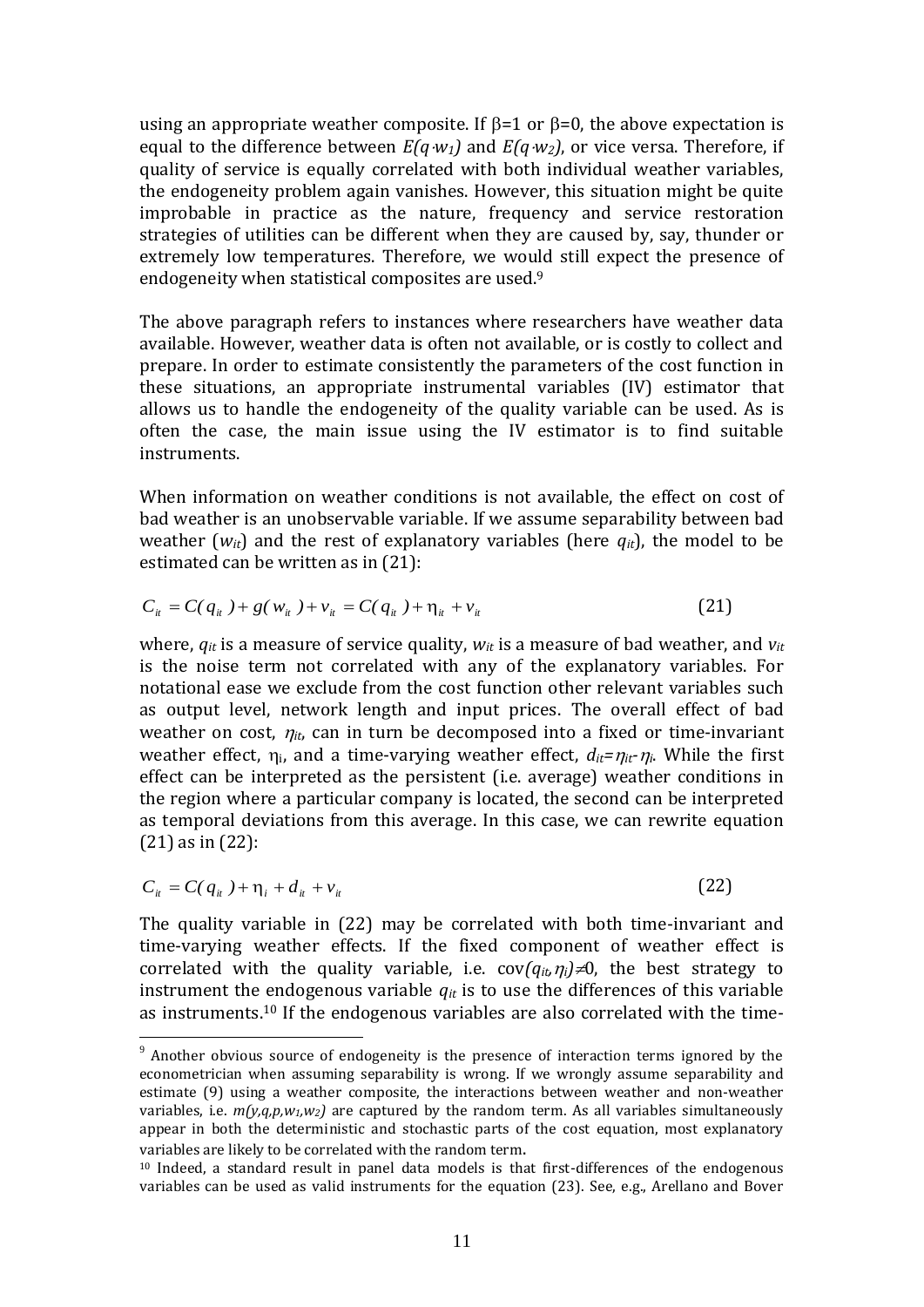varying weather component, i.e.  $cov(q_{it}d_{it}) \neq 0$ , we should use *lagged*, instead of contemporaneous, first-differences of the endogenous variables as instruments. Another possibility is to use the Fixed Effect (FE) estimator or taking first differences in (22) to drop the fixed-effect from the equation, and use lagged values of the quality variable as instrument in case this variable is correlated with the time-varying weather component. This approach suffers from some disadvantages in the present application as the instruments tend to be weak when individual variables are highly persistent (see Blundell et al., 2000), and the coefficients of persistent variables usually become statistically insignificant as their effects are captured by the fixed effects.

# **3. Data and Sample**

We utilize the same dataset as in Yu et al. (2009a) on 12 distribution companies in the UK for the 1995/96 to 2002/03 period as we also intend to compare our results using parametric techniques with their results using a non-parametric approach. This has conditioned the output vs. input orientation, the cost definition, and the selection of outputs and inputs. The monetary and physical data for the inputs and outputs are based on publications and information from Ofgem. The data on service quality is mainly based on information from the annual Electricity Distribution Quality of Service Report published by the Office of Gas and Electricity Markets (Ofgem). The weather data were obtained from the UK Meteorological office for most observation stations. All monetary variables are expressed in 2003 real terms.

# **3.1. Variables**

<u>.</u>

We estimate a cost function that resembles that of the input-oriented model used in Yu et al. (2009a). Following their specification, our dependent variable is the sum of operational and capital expenditures (Totex), and the costs of network energy losses, also used as input in Yu et al. (2009a).<sup>11</sup> The latter costs have been calculated by multiplying energy losses by the average industrial electricity price. Hence, our dependent variable includes both explicit costs (i.e. Totex) and implicit costs (i.e. the opportunity cost of network energy losses).<sup>12</sup>

Customer numbers (CUST) and units of energy delivered (ENGY) are the most commonly used outputs in benchmarking of distribution network utilities (Giannakis et al., 2005; and Yu et al. 2009a, 2009b). These outputs are important

<sup>(1985),</sup> Blundell and Bond (1998), and Bond (2000). It should be noted, however, that these papers addressed similar endogeneity problems in dynamic (i.e. autoregressive) panel data models, which are much more complex than those estimated in our application.

<sup>11</sup> Capital expenditures refer to actual investments in a given year. Yu et al. (2009a) employed this cost definition to replicate the regulator's benchmarking model as closely as possible. Ofgem used this measure of Capex to avoid issues that follow attempts to valuation of stock of capital and calculation of its opportunity cost.

 $12$  As we are estimating a total cost function, we allow firms to manage operational (Opex) and capital (Capex) expenditures to minimize the cost effect of weather. The differential effect of weather on Capex and Opex, and on input mix, is the subject of another parallel paper that tries to distinguish between corrective and preventive costs.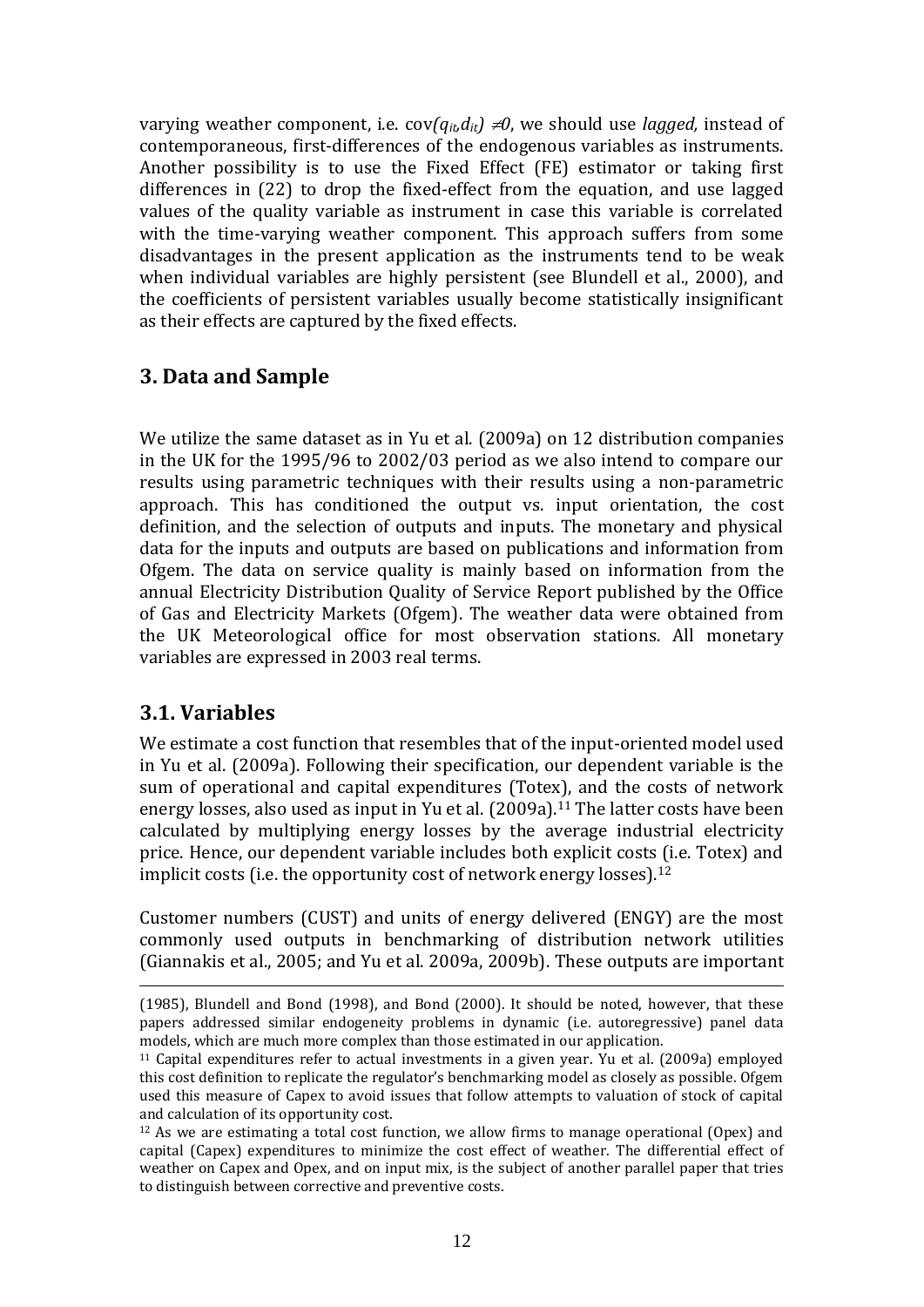cost drivers and influence the pricing of distribution services. Given that the statistical correlation between these two outputs is large (over 97%), we only present our parameter estimates using ENGY as a unique output.<sup>13</sup> There is less consensus on using network length (NETL) as an explanatory variable for costs. We include the network length to reflect the size of the service area as has been used (as an output) by Ofgem.

We use customer minutes lost (CML) as a quality attribute of output; a reduction in which is regarded as desirable. However, improving service quality is costly. Therefore, we expect a negative effect from quality service variable on costs. Yu et al. (2009b) treated the social cost of customer minutes lost as a cost to be minimized together with private costs.<sup>14</sup> We do not add these social costs to our private costs, but include customer minutes lost as a determinant of private costs. This allows us to obtain a measure of private marginal costs of quality improvements. In order to include customer minutes lost in our models, we multiply the per-customer values by the number of customers, to make the variable scalable and include it as a determinant of costs.

We use average industrial electricity price (EPR) as the price for network energy losses. Unfortunately input price data for operating and capital inputs is not available. By convention many studies using non-parametric techniques use unity as the price of operating and capital inputs. If we followed the same strategy in a parametric framework (i.e. including invariant input prices), we would not able to distinguish their effect from those of other explanatory variables. In general, we expect that the price effect of operational and capital inputs is captured by the constant term and the observed price included in the cost function (i.e. the price for energy losses) as many industrial prices tend to behave similarly over time. Regardless, distinguishing among these effects is not a crucial issue for this paper and we focus on the effect of weather variables.

As weather conditions can have a significant impact on electricity distribution costs, we utilize the weather data used by Yu et al. (2009a) for each company. We use the average values of measurements from two weather stations in the service area of each firm. All yearly weather data is used in order to make maximum use of the information available for each company. We use data on nine weather variables: minimum and maximum air temperature, total rainfall, the number of days when minimum air, grass and concrete temperatures were below zero degrees, and the number of days with heavy hail, heard thunder and strong wind. Other than temperatures, which are expressed in degrees Celsius, and rainfall in mm, the remaining variables are in number of days per year.

<u>.</u>

<sup>13</sup> We also carried out our empirical exercise using *CUST* as output, and obtained quite similar results. The specification of the cost function that uses the energy delivered as output appears more appropriate as our dependent variable includes the cost of energy losses. Given that energy delivered is the product of customer number times per capita demand, this does not imply that we ignore *CUST* as it is already included in ENGY, and the main driver of changes in energy delivered is by far *CUST*.

<sup>&</sup>lt;sup>14</sup> This requires an estimate of customer willingness-to-pay (WTP) for quality improvement. See Yu et al. (2009b) for more details about how to obtain WTP and problems of obtaining accurate measurement.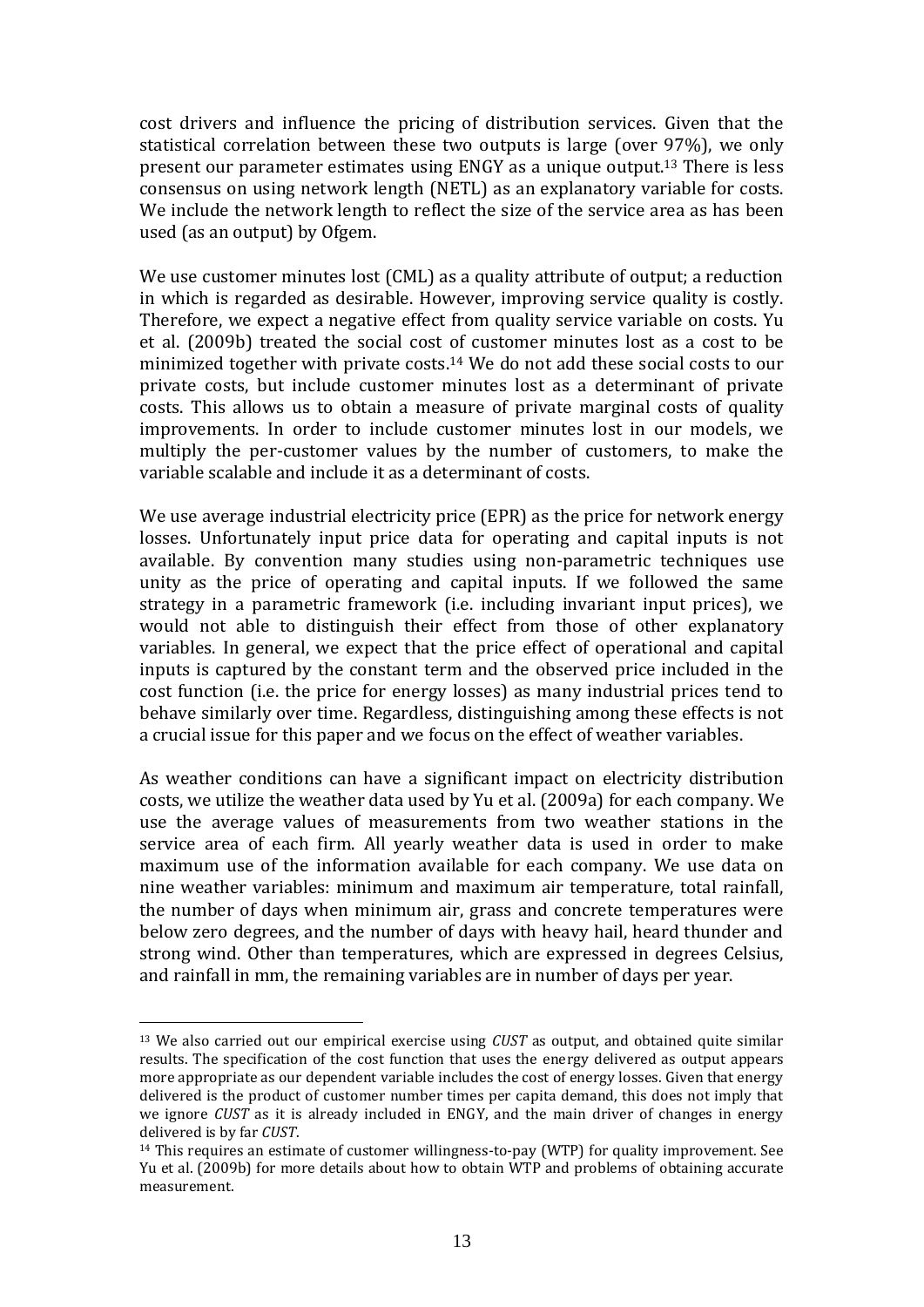## **3.2. Sample**

The cross-sectional and time dimension of our panel data set is conditioned by availability of weather data. Two companies were excluded as complete data records of weather in the service areas of these two utilities were not available. We have used data on service quality for the years 1993/94 and 1994/95 in order to compute the service quality instruments used in the GMM estimations. In addition, we excluded the 2003/04 data from the analysis because the available cost data for that year has been already "cleaned" from the effect of severe weather conditions, and hence there is nothing to "clean" with our model. Table 1 reports the summary statistics of the data used.

| <b>Description</b>                                          | <b>Variable</b> | <b>Type</b>           | Unit               | <b>Mean</b> | Std.<br>dev. | Min            | <b>Max</b> |
|-------------------------------------------------------------|-----------------|-----------------------|--------------------|-------------|--------------|----------------|------------|
| Total expenditures<br>(Totex+energy losses<br>costs)        | $\overline{C}$  | Dependent<br>Variable | Million £          | 243.99      | 85.66        | 88.16          | 449.99     |
| Energy delivered                                            | <b>ENGY</b>     | Output                | Thousand<br>GWh    | 20.67       | 7.26         | 7.492          | 36.262     |
| Customer number                                             | <b>CUST</b>     | Output                | Million            | 1.88        | 0.70         | 0.625          | 3.393      |
| Network length                                              | <b>NETL</b>     | Output                | Thousand<br>Km     | 55.84       | 15.27        | 32.002         | 92.121     |
| (Customer minutes)<br>lost) $x (n^{\circ}$ of<br>customers) | <b>CML</b>      | Service<br>Quality    | Million<br>Minutes | 163.75      | 76.58        | 60.67          | 670.58     |
| Input price for network<br>energy losses                    | <b>EPR</b>      | Input<br>price        | Thousand<br>£      | 43.79       | 12.93        | 25.19          | 77.06      |
| Min. temperature                                            | <b>MINTEMP</b>  | Weather               | Degrees<br>C       | 1.06        | 1.57         | $-1.9$         | 5.7        |
| Hail                                                        | <b>HAIL</b>     | Weather               | Days               | 2.25        | 2.66         | $\mathbf{0}$   | 14         |
| Thunder                                                     | <b>THUNDER</b>  | Weather               | Days               | 10.57       | 5.93         | $\overline{c}$ | 27.4       |
| Concrete temperature                                        | <b>CONCRETE</b> | Weather               | Days               | 57.76       | 22.97        | 14.6           | 107.5      |
| Max. temperature                                            | <b>MAXTEMP</b>  | Weather               | Degrees<br>C       | 20.76       | 1.95         | 15.85          | 25.2       |
| Total rainfall                                              | <b>RAIN</b>     | Weather               | Mm                 | 891.25      | 237.94       | 476.8          | 1536.5     |
| Air frost                                                   | <b>AIRFROST</b> | Weather               | Days               | 38.04       | 19.14        | 4.22           | 84         |
| Ground frost                                                | <b>GROUND</b>   | Weather               | Days               | 86.00       | 25.67        | 29.81          | 147.5      |
| Gale                                                        | <b>GALE</b>     | Weather               | Days               | 7.55        | 8.83         | $\mathbf{0}$   | 52         |

#### **Table 1: Descriptive Statistics (96 Observations)**

**Description of the Weather Variables: Min. Temp=Minimum air temperature (lowest monthly average). Air Frost=Number of days when minimum air temperature was below zero degrees C. Ground Frost=Number of days when minimum grass temperature was below zero degrees C. Concrete Temp=Number of days when minimum concrete temperature was below zero degrees C. Total Rainfall=Total rainfall (mm).Hail=Number of days when hail fell (00-24 GMT) ie. solid precipitation with a diameter 5mm or more. Thunder=Number of days when thunder was heard. Max. Temp.=maximum air temperature (highest monthly average). Gale=Number of days when mean wind speed over any 10 minute period reached 34 knots or more (Force 8).**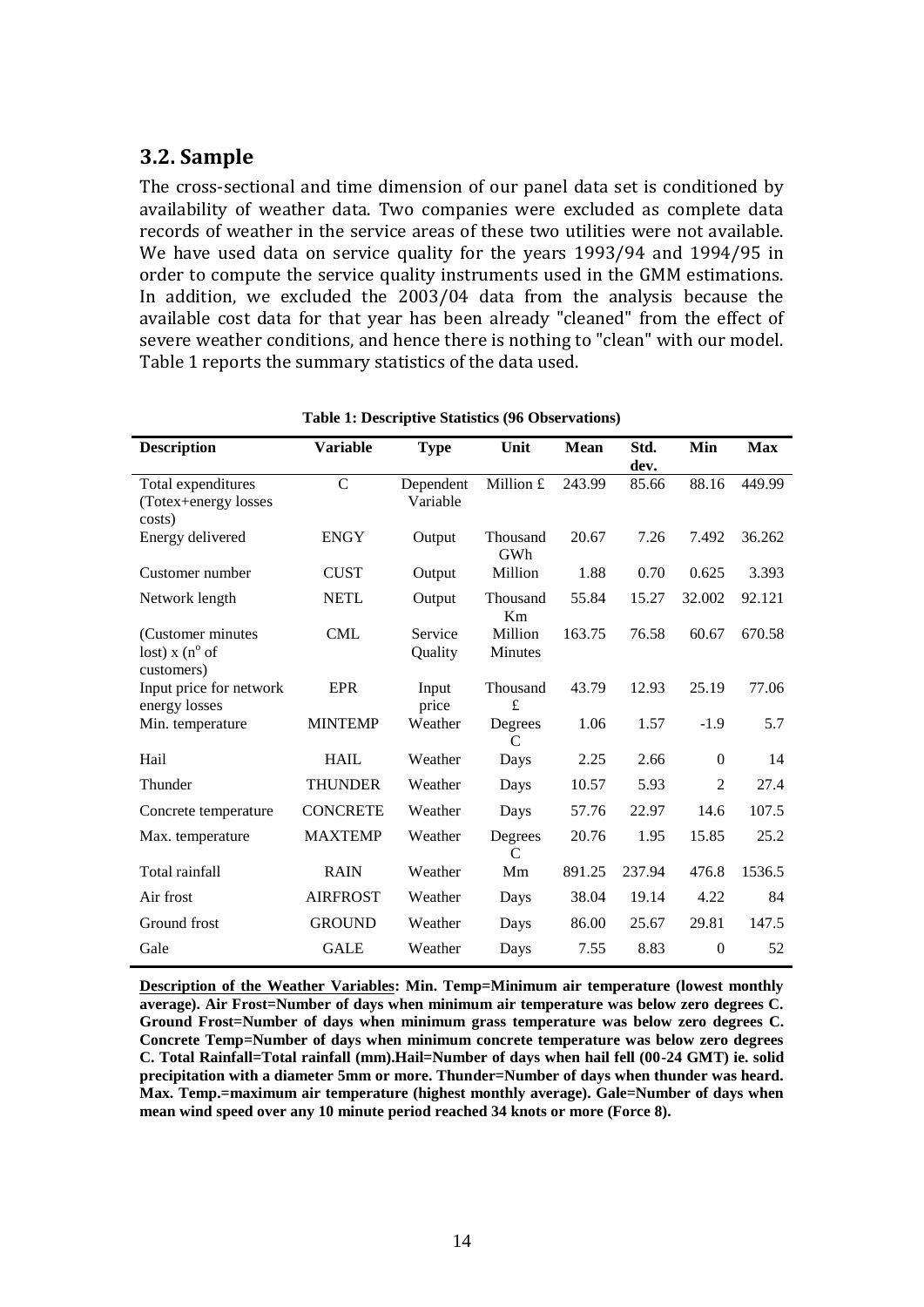Table 2 shows the averages of yearly measured values for the weather variables over the 8-year period of study. The two distribution companies in Scotland have the lowest temperatures on average over the period than those in other areas. The service area of SP Distribution has the highest level of total rainfall: almost double that of CE-YEDL, which has the lowest figure. More than half of the companies have experienced less than 10 days of thunder on average over the period of the study.

| Distribution           | Max.  | Min.    | Total    | Hail | Thunder | Air   | Ground | Concrete | Gale  |
|------------------------|-------|---------|----------|------|---------|-------|--------|----------|-------|
| company                | Temp. | Temp.   | Rainfall |      |         | Frost | Frost  | Temp     |       |
| EDF - EPN              | 23.04 | 0.31    | 672      | 1.64 | 19.36   | 47.75 | 88.66  | 61.72    | 3.14  |
| <b>CN East</b>         | 22.03 | 1.16    | 685      | 0.99 | 16.55   | 36.06 | 87.27  | 68.84    | 1.67  |
| SP Manweb              | 20.52 | 1.48    | 771      | 0.74 | 7.55    | 38.12 | 86.94  | 46.52    | 14.02 |
| <b>CE-NEDL</b>         | 19.99 | $-0.43$ | 812      | 1.77 | 8.45    | 53.70 | 105.57 | 72.99    | 2.92  |
| UU                     | 21.00 | 0.78    | 1191     | 3.88 | 15.13   | 35.38 | 75.25  | 50.25    | 0.75  |
| EDF - SPN              | 22.67 | 1.72    | 759      | 2.19 | 17.77   | 27.49 | 72.47  | 45.44    | 2.79  |
| SSE - Southern         | 22.89 | 0.63    | 868      | 0.57 | 10.88   | 49.23 | 98.84  | 65.55    | 2.01  |
| <b>WPD S Wales</b>     | 19.86 | 2.47    | 1006     | 8.06 | 7.58    | 19.69 | 55.06  | 38.45    | 25.34 |
| WPD S West             | 19.95 | 3.53    | 1052     | 0.65 | 8.65    | 11.41 | 55.41  | 31.68    | 9.29  |
| <b>CE-YEDL</b>         | 20.71 | 1.45    | 641      | 0.46 | 5.45    | 20.90 | 63.37  | 35.78    | 8.10  |
| SSE - Hydro            | 17.53 | $-0.11$ | 997      | 3.68 | 4.05    | 53.02 | 117.80 | 81.15    | 16.72 |
| <b>SP</b> Distribution | 18.94 | $-0.28$ | 1236     | 2.40 | 5.44    | 63.74 | 125.32 | 94.68    | 3.88  |

**Table 2: Average annual values of weather parameters (1995 – 2002)**

#### **4. Empirical Results**

<u>.</u>

As discussed in Section 2 we estimate several (restricted and non-restricted) specifications of the quadratic cost function (5a). This function can be interpreted as second-order approximation (in levels) to the companies' underlying cost function. As all variables are in levels, this function can be also viewed as the parametric counterpart of Yu et al. (2009a) that applied nonparametric techniques to data in levels.

We use units of energy delivered (ENGY) as output. Other cost determinants are the total customer minutes lost (CML), the network length (NETL), and the price for energy losses (EPR).<sup>15</sup> For weather conditions we use the nine weather variables collected by Yu et al. (2009a), viz. MINTEMP, HAIL, THUNDER, CONCRETE, MAXTEMP, RAIN, AIRFROST, GROUND, and GALE. All explanatory variables were divided by the sample geometric mean, so the first order parameters can be interpreted as derivatives at the sample geometric means.<sup>16</sup>

<sup>15</sup> Since we do not have the complete set of input prices we cannot impose the traditional linear homogeneity restriction in prices suggested by the economic theory.

<sup>&</sup>lt;sup>16</sup> In order to check the robustness of our results, we also estimated several models using alternative functional forms, such as the Cobb-Douglas or the Translog. We also estimated our models using the stochastic frontier model introduced by Battese and Coelli (1995) to mimic the efficiency analysis carried out in Yu et al. (2009a). Since the results were robust to other specifications, the parameter estimates of these alternative models are not reported here. They are available upon request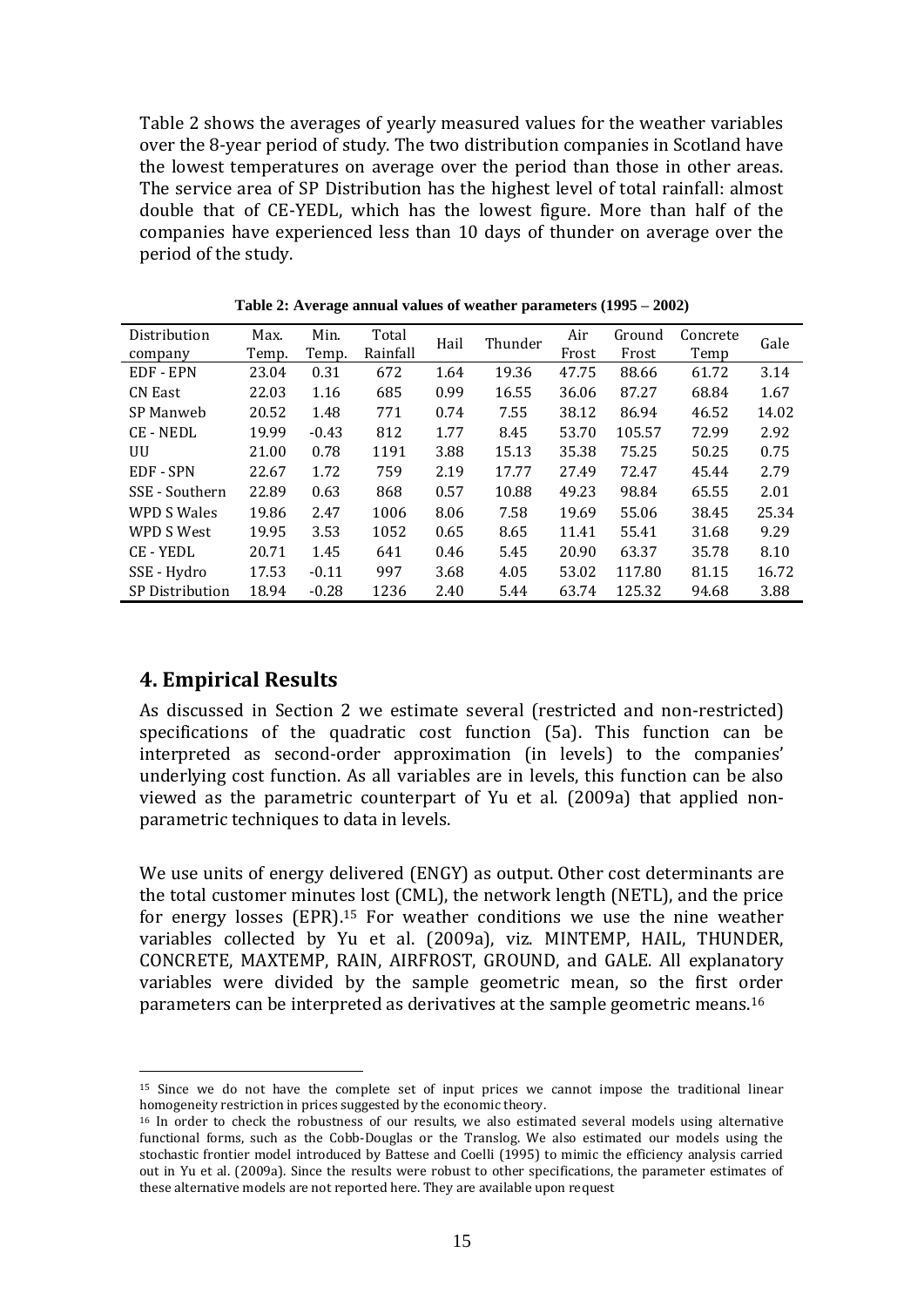#### **4.1. Parameter estimates and existence of weather composites**

Table 3 shows the parameter estimates of both linear and quadratic cost functions using ordinary least squares. For all specifications of the cost function we reject the null hypothesis of no heteroskedasticity at the 5 percent level of significance using the Breusch-Pagan LM chi-squared test. Although accounting for heteroskedasticity does not produce significant changes in inference, we present hereafter the White Heteroskedasticity-Consistent t-ratios.

The first model showed in Tables 3 and 4 is the basic Linear Model that imposes common marginal costs for all companies and no weather effects. This model is equivalent to equation (5a) assuming that all weather coefficients and all secondorder coefficients are simultaneously equal to zero. All the estimated coefficients have the expected sign, that is, the coefficients of energy delivered, network length and input price are positive and statistically significant, and the coefficient of customer minutes lost is negative, suggesting a positive marginal cost of quality improvements.<sup>17</sup> We find similar results in other models – i.e., at the sample geometric mean, all derivatives have their expected signs.

This model excludes weather variables and hence it ignores the effect of weather on network costs. An important question that the present paper seeks to address is: should weather conditions be included as determinants of costs? To test this hypothesis we extend the previous model by including the full set of weather variables (Full-set Linear model), and used Wald tests to check if all weather coefficients are simultaneously equal to zero. This hypothesis was clearly rejected by the tests, so the answer to the above question is clearly positive, that is, weather conditions matter and they should be included as cost determinants.

All the estimated coefficients in the Full-set-Linear model have again the expected signs. However, while the coefficients of energy delivered, network length and input price are similar to that obtained in the basic model, the coefficient of CML in Table 3 has increased 38% (from 0.185 to 0.260 in absolute terms). This result corroborates our previous assertion that the CML is likely to be endogenous and that marginal cost of quality improvements tend to be underestimated when we do not control for the effect of weather. These results suggest that, in order to obtain consistent estimates, we need either to gather weather data and include it in our cost function, or to use econometric tools to estimate consistently our relevant parameters when information on weather conditions is not available.

<u>.</u>

$$
MC = \frac{\partial C(\cdot)}{\partial QUAL} = \frac{\partial C(\cdot)}{\partial CML} \cdot \frac{\partial CML}{\partial QUAL}
$$

$$
MC = -\frac{\partial C(\cdot)}{\partial CML}
$$

<sup>&</sup>lt;sup>17</sup> Indeed, note that actually CML is the "inverse" of a real quality measure. If we call this quality measure as QUAL, the marginal cost of quality improvements can be computed as:

If the relationship between CML and QUAL can be represented by the linear function QUAL=A-CML, where A can be viewed as the maximum quality level, the above marginal cost is reduced to: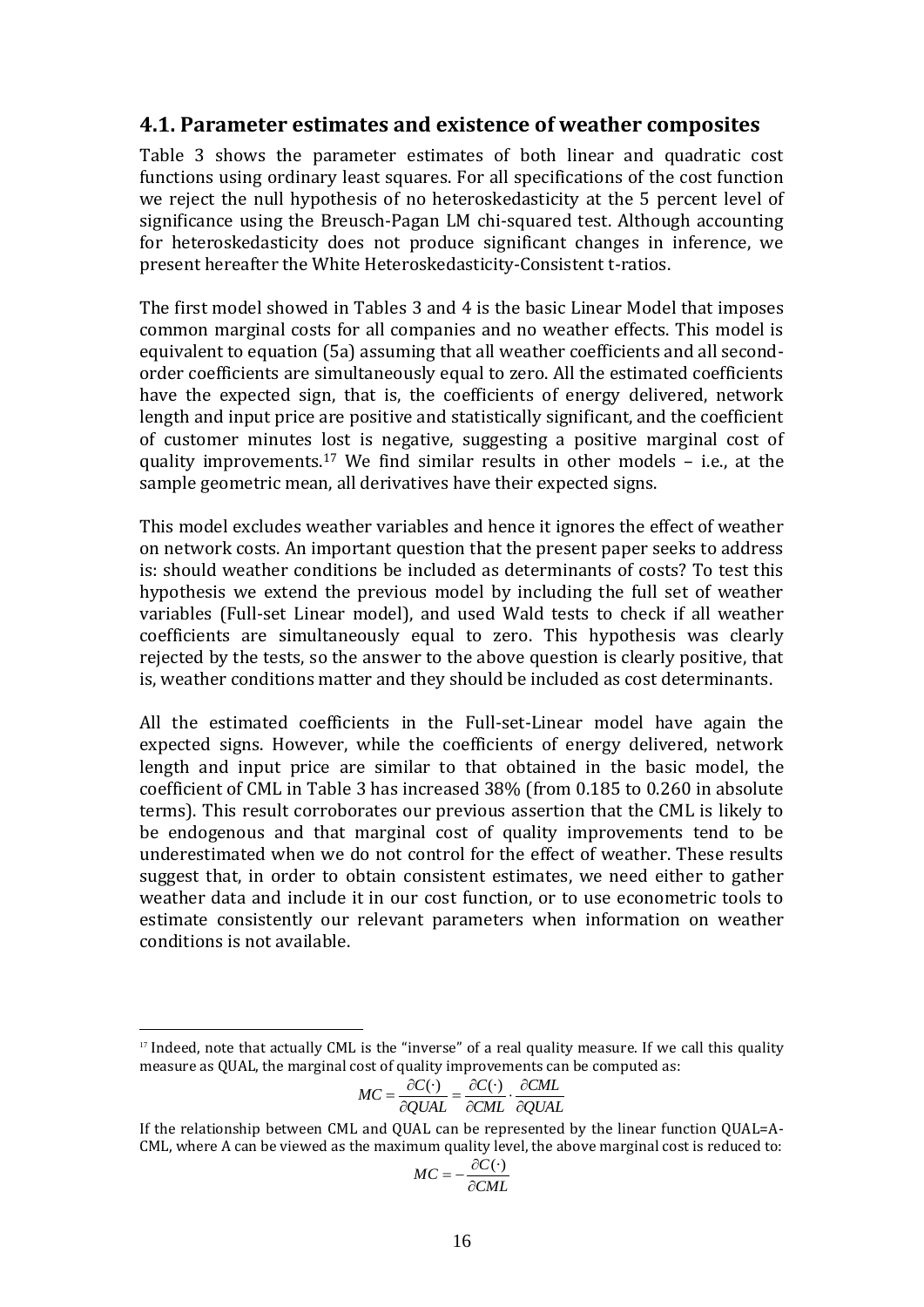|                                  |                       | Linear   |         |                | Full-set-Linear<br>Quadratic |          |                        | Full-set Quadratic     |         | Small-set-Quadratic      |         |
|----------------------------------|-----------------------|----------|---------|----------------|------------------------------|----------|------------------------|------------------------|---------|--------------------------|---------|
| Variable                         | Par.                  | Coef.    | t-ratio | Coef.          | t-ratio                      | Coef.    | t-ratio                | Coef.                  | t-ratio | Coef.                    | t-ratio |
| Constant                         | $\alpha_0$            | 243.9    | 60.85   | 286.1          | 2.84                         | 265.0    | 35.67                  | 277.66                 | 2.96    | 267.40                   | 40.45   |
| <b>ENGY</b>                      | $\alpha_{v}$          | 7.174    | 6.74    | 7.773          | 7.02                         | 5.295    | 4.15                   | 5.723                  | 3.50    | 6.225                    | 4.41    |
| <b>NETL</b>                      | $\alpha_{\rm n}$      | 1.459    | 2.77    | 1.377          | 2.45                         | 1.865    | 3.30                   | 2.147                  | 3.01    | 1.849                    | 3.20    |
| <b>EPR</b>                       | $\alpha_{\rm p}$      | 4.083    | 14.22   | 4.321          | 11.51                        | 4.692    | 14.45                  | 5.058                  | 9.07    | 5.128                    | 13.60   |
| CML                              | $\alpha_{\rm q}$      | $-0.185$ | $-3.62$ | $-0.260$       | $-4.44$                      | $-0.032$ | $-0.39$                | $-0.151$               | $-1.78$ | $-0.153$                 | $-2.01$ |
| $^{1}/_{2}$ ·(ENGY) <sup>2</sup> | $\alpha_{yy}$         |          |         |                |                              | $-1.040$ | $-2.81$                | $-0.812$               | $-1.68$ | $-0.639$                 | $-1.51$ |
| $^{1}/_{2}$ ·(NETL) <sup>2</sup> | $\alpha_{nn}$         |          |         |                |                              | $-0.225$ | $-1.88$                | $-0.235$               | $-1.63$ | $-0.199$                 | $-1.46$ |
| $^{1}/_{2}$ (EPR) <sup>2</sup>   | $\alpha_{\rm pp}$     |          |         |                |                              | $-0.170$ | $-4.25$                | $-0.182$               | $-4.08$ | $-0.183$                 | $-4.98$ |
| $^{1}/_{2}$ ·(CML) <sup>2</sup>  | $\alpha_{qq}$         |          |         |                |                              | 0.003    | 4.74                   | 0.003                  | 4.28    | 0.003                    | 4.25    |
| <b>ENGY-NETL</b>                 | $\alpha_{yn}$         |          |         |                |                              | 0.623    | 2.83                   | 0.514                  | 1.94    | 0.447                    | 1.78    |
| <b>ENGY-EPR</b>                  | $\alpha_{yp}$         |          |         |                |                              | 0.056    | 0.66                   | 0.083                  | 1.06    | 0.097                    | 1.26    |
| <b>ENGY-CML</b>                  | $\alpha_{yq}$         |          |         |                |                              | 0.007    | 0.36                   | $-0.007$               | $-0.29$ | $-0.007$                 | $-0.35$ |
| <b>NETL-EPR</b>                  | $\alpha_{\rm np}$     |          |         |                |                              | 0.108    | 3.16                   | 0.072                  | 2.14    | 0.068                    | 1.99    |
| <b>NETL-CML</b>                  | $\alpha_{nq}$         |          |         |                |                              | $-0.038$ | $-4.44$                | $-0.028$               | $-2.43$ | $-0.027$                 | $-2.93$ |
| <b>EPR</b> -CML                  | $\alpha_{pq}$         |          |         |                |                              | $-0.018$ | $-2.93$                | $-0.016$               | $-2.81$ | $-0.016$                 | $-2.91$ |
| <b>MAXTEMP</b>                   | $\alpha_1$            |          |         | 0.439          | 0.10                         |          |                        | $-0.058$               | $-0.01$ |                          |         |
| <b>RAINFALL</b>                  | $\alpha_2$            |          |         | 0.000          | 0.03                         |          |                        | $-0.020$               | $-1.06$ |                          |         |
| <b>AIRFROST</b>                  | $\alpha_3$            |          |         | $-0.425$       | $-0.75$                      |          |                        | $-0.232$               | $-0.42$ |                          |         |
| <b>GROUND</b>                    | $\alpha_4$            |          |         | $-0.454$       | $-1.13$                      |          |                        | 0.232                  | 0.64    |                          |         |
| <b>GALE</b>                      | $\alpha_5$            |          |         | 0.456          | 0.79                         |          |                        | 0.022                  | 0.03    |                          |         |
| <b>MINTEMP</b>                   | $\alpha_6$            |          |         | 9.477          | 2.27                         |          |                        | 11.571                 | 3.07    | 10.875                   | 3.12    |
| <b>HAIL</b>                      | $\alpha$ <sub>7</sub> |          |         | 2.646          | 1.22                         |          |                        | 5.301                  | 2.95    | 4.217                    | 2.95    |
| <b>THUNDER</b>                   | $\alpha_8$            |          |         | 1.815          | 1.64                         |          |                        | 1.988                  | 2.15    | 1.985                    | 2.51    |
| <b>CONCRETE</b>                  | $\alpha_9$            |          |         | 1.500          | 2.43                         |          |                        | 0.667                  | 1.15    | 0.700                    | 2.89    |
| Chi $2(d.f.)$                    |                       |          |         | $23.36(9)^{a}$ |                              |          | 47.9 (10) <sup>d</sup> | $28.67(9)^{a}$         |         | 28.58 $(4)$ <sup>c</sup> |         |
|                                  |                       |          |         |                |                              |          |                        | $1.42(5)$ <sup>b</sup> |         |                          |         |
| R-squared                        |                       | 78.74    |         | 83.45          |                              |          | 86.64                  | 90.44                  |         | 90.26                    |         |
| Adj. R-sq                        |                       | 77.81    |         | 80.83          |                              | 84.33    |                        | 87.39                  |         | 87.98                    |         |

**Table 3. Linear and Quadratic parameter estimates.** *Output***: Energy Delivered (ENGY).**

**Notes:** Robust **t-ratios.** Wald **tests:** (a)  $H_0: \alpha_k = 0, \forall k = 1,...,9$ . (b)  $H_0: \alpha_k = 0, \forall k = 1,...,5$ . (c)  $H_0: \alpha_k = 0$ ,  $\forall k=6,...,9$ . (d) **H**<sub>0</sub>**:**  $\alpha_{ih}=0$ ,  $\forall j,h=y,n,p,q$ .

In the next two models in Table 3 we relax the assumption of common marginal costs and estimate quadratic specifications of the cost function without weather variables (Quadratic model) and with weather variables (Full-set Quadratic model). The Wald test in the first model rejects that all second-order coefficients are simultaneously equal to zero, i.e. we can reject common marginal costs among companies. Hence, a quadratic specification should be used to analyze network costs. Here, we also find evidence of endogeneity of the service quality variable and its relationship with weather conditions. Indeed, as in the linear model, the coefficient of CML surges when we control for weather conditions indicating that there is likely a downward biased when we ignore the effect on distribution costs of weather.<sup>18</sup>

<sup>&</sup>lt;sup>18</sup> We have also tested directly the existence of such a relationship by estimating several models where the CML variable is explained by a set of weather variables. The parameter estimates of these models also suggest that the service quality tends to be lower under bad weather conditions, as shown in Figure 1. On the other hand, we also estimated several models where the CML variable is explained by the weather composites used in Yu et al. (2009a). Neither of the two composites were individually and jointly significant. This lack of relationship may explain why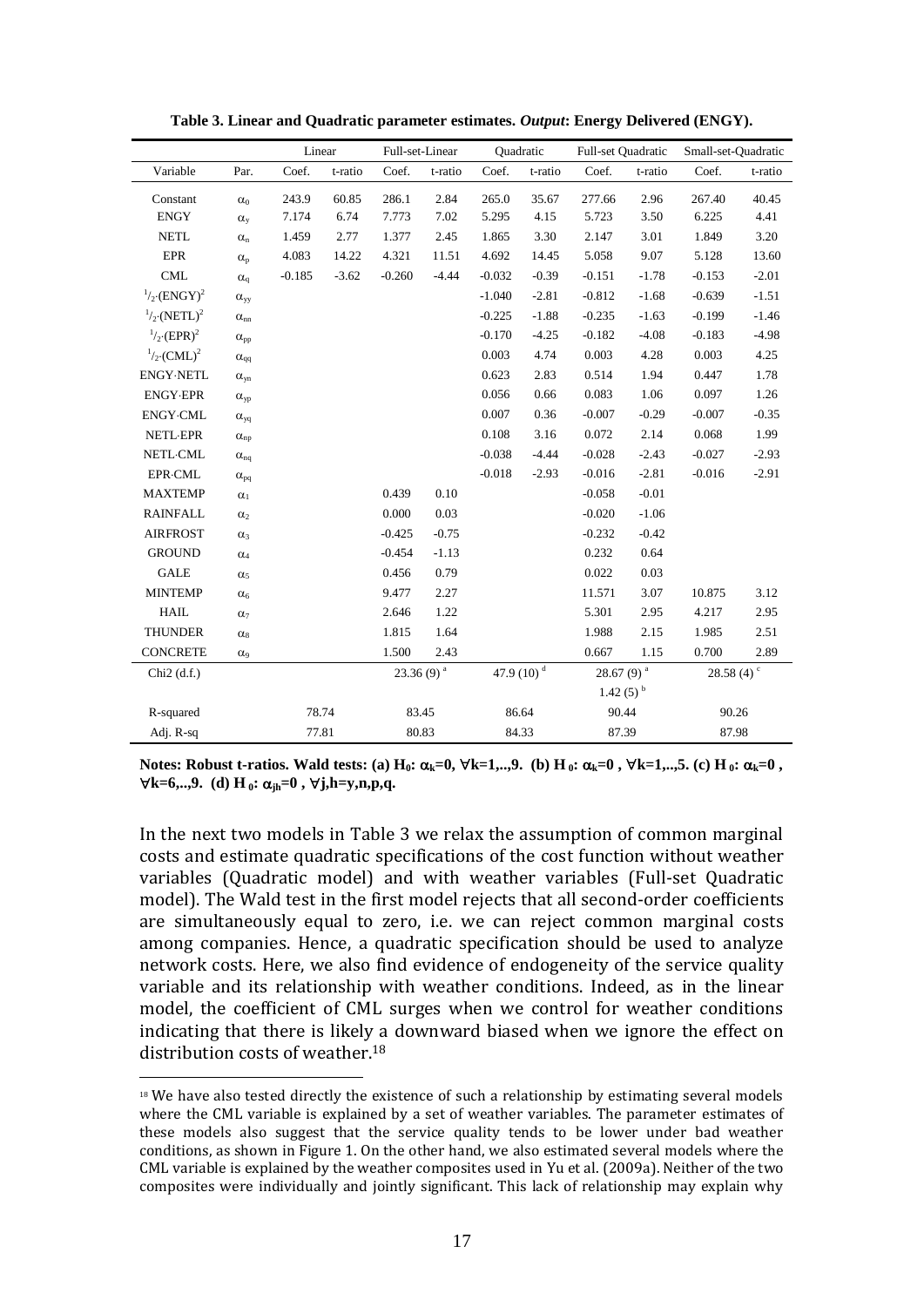Given that our sample is quite small we finally try to reduce the number of weather variables in order to carry out the separability tests discussed in Section 2. This can be done without losing much information, as many of the weather variables are highly correlated and some of them do not have a statistical effect on costs. As we cannot reject that the coefficients of MAXTEMP, RAINFALL, AIRFROST, GROUND, and GALE are simultaneously equal to zero, we have reestimated the quadratic model with a small set of weather variables consisting of MINTEMP, HAIL, THUNDER, and CONCRETE. The adjusted goodness of fit of this model is higher than in the previous ones and all weather variables are individually and jointly significant. The selection strategy followed in the present paper can be seen as a backward procedure where we delete variables from the full model and use an adjusted  $R^2$  statistic criterion to select the "reduced" model.<sup>19</sup> In should be noted, however, that in the present application we are not especially interested in the "reduced" model that is finally selected because, with nine weather variables, we do not need to select a subset of weather variables in order to test whether they have had a significant effect on network costs. We select a subset of weather variables only to test econometrically the theoretical restrictions that justify the use of weather composites.

In order to perform these tests we: (1) extend our preferred model in Table 3 by adding quadratic weather terms and the interactions between the selected four weather variables with other cost determinants; and (2) we test the separability conditions in (8) and (10) as well as the significance of the second-order weather coefficients. The test values are shown in Table 4.

While the test values in Table 4 allow us to reject, as expected, the separability conditions (10), we cannot reject the separability conditions (8). As these conditions are sufficient but not necessary, the results in this table allow us to conclude that the traditional approach of using composite weather variables to control for the effect of weather conditions on costs is theoretically acceptable. However, a weather composite that treats each individual weather variable symmetrically is not supported by the data.

<u>.</u>

the endogeneity problem does not vanish in Table 6 when the two weather composites are included as determinants in the cost function.

<sup>&</sup>lt;sup>19</sup> Many different procedures (e.g. forward, backward or stepwise) and criteria (e.g. adjusted  $\mathbb{R}^2$ statistic, F-test or Mallows Cp criterion) for selecting the best regression model have been suggested. See Halinski and Feldt (1970) for an early discussion of these procedures, and Mittelhammer et al. (2000) for a more general and critique analysis of the variable selection problem and model choice. The traditional backward elimination procedure is basically a sequence of tests for significance of explanatory variables, starting with the full model. We have simplified it by just testing hypotheses about the joint significance of some weather parameter estimates. The estimation strategy followed in this paper is feasible as our data set only includes nine weather variables. This procedure, and other more comprehensive procedures, becomes impractical with hundreds of variables. In these cases, the best alternative is to use the so-called stepwise method that is based on the two traditional forward and backward selection procedures.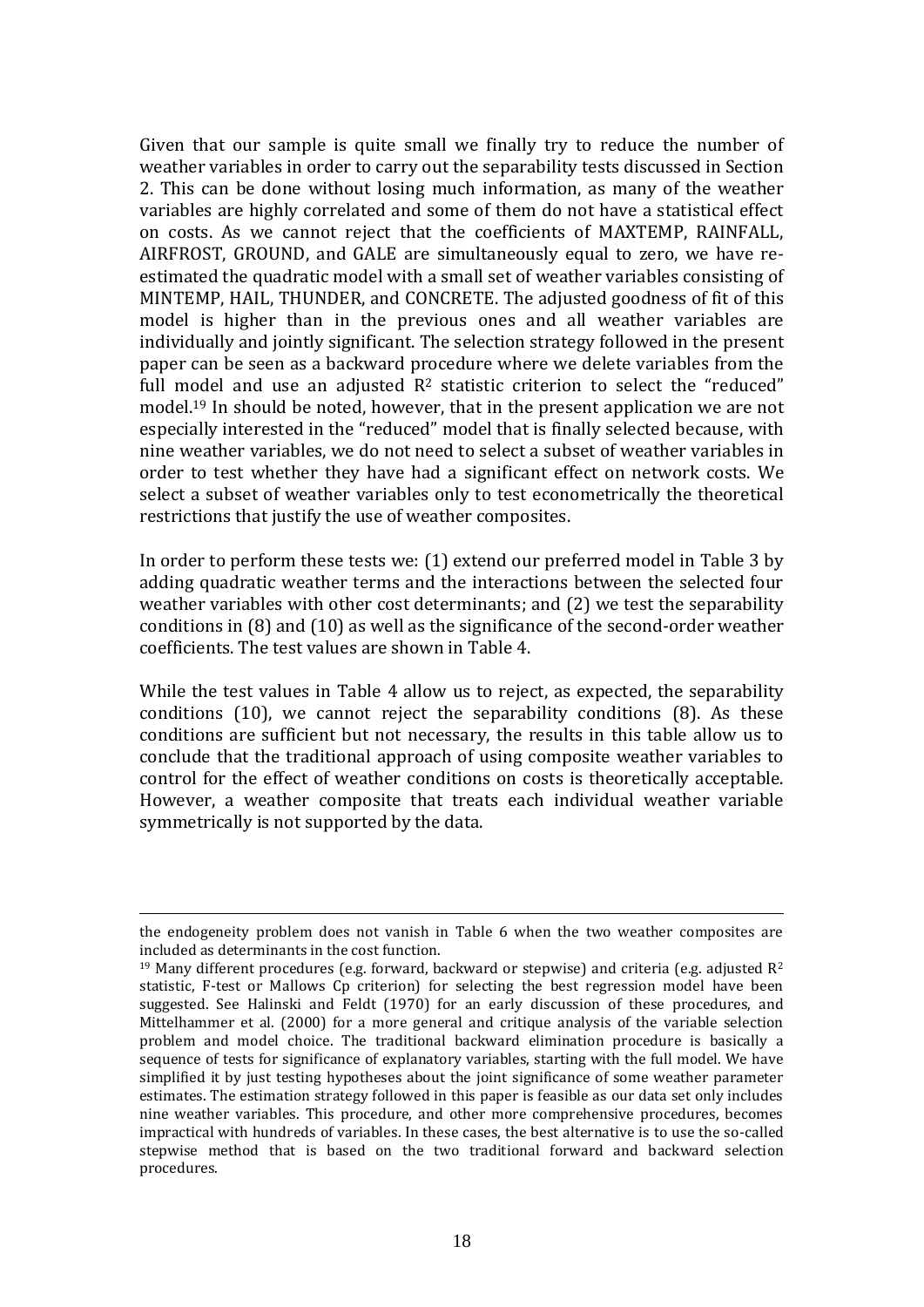| Common environment:    |       |                   |                  | Best weather conditions | Average weather conditions |                   |                                  |                   |         |
|------------------------|-------|-------------------|------------------|-------------------------|----------------------------|-------------------|----------------------------------|-------------------|---------|
|                        | Total |                   | Full weather set |                         | Small weather set          |                   | Full set of weather<br>variables | Small weather set |         |
|                        | cost  | Weather<br>effect | $\%$             | Weather<br>effect       | $\%$                       | Weather<br>effect | $\%$                             | Weather<br>effect | $\%$    |
| <b>EDF - EPN</b>       | 350   | 64                | 18.2             | 64                      | 18.4                       | 11                | 3.1                              | 9                 | 2.7     |
| <b>CN</b> East         | 312   | 72                | 22.9             | 70                      | 22.5                       | 18                | 5.9                              | 15                | 4.9     |
| <b>SP</b> Manweb       | 226   | 39                | 17.3             | 39                      | 17.4                       | $-14$             | $-6.1$                           | $-16$             | $-6.9$  |
| <b>CE-NEDL</b>         | 187   | 42                | 22.3             | 43                      | 23.1                       | $-11$             | $-6.1$                           | $-12$             | $-6.3$  |
| UU                     | 291   | 54                | 18.7             | 63                      | 21.5                       | 1                 | 0.5                              | 8                 | 2.6     |
| <b>EDF - SPN</b>       | 201   | 68                | 33.9             | 68                      | 33.6                       | 15                | 7.5                              | 13                | 6.3     |
| SSE-Southern           | 300   | 46                | 15.2             | 49                      | 16.4                       | $-7$              | $-2.5$                           | $-6$              | $-1.9$  |
| <b>WPD S Wales</b>     | 179   | 76                | 42.7             | 75                      | 42.1                       | 23                | 13.1                             | 20                | 11.4    |
| WPD S West             | 188   | 48                | 25.4             | 53                      | 28.2                       | $-5$              | $-2.8$                           | $-2$              | $-1.0$  |
| <b>CE - YEDL</b>       | 248   | 27                | 10.9             | 26                      | 10.5                       | $-26$             | $-10.5$                          | $-29$             | $-11.6$ |
| SSE - Hydro            | 145   | 52                | 35.8             | 52                      | 35.6                       | $-1$              | $-0.8$                           | $-3$              | $-2.3$  |
| <b>SP</b> Distribution | 299   | 49                | 16.4             | 57                      | 19                         | $-4$              | $-1.4$                           | $\overline{2}$    | 0.6     |
| Sector average         | 244   | 53                | 23.3             | 55                      | 24.0                       | $\Omega$          | 0.0                              | $\Omega$          | 0.0     |

**Table 4. Cost effect of differences in weather conditions**

**Notes: Total cost and weather effect in £ million. These numbers are based on the estimated models in Table 3. The best weather conditions are computed using the minimum values of all weather variables.** 

The previous result suggests that, in theory, we can analyze the weather effect in two steps, viz., by first aggregating all weather variables into a few composite (aggregated) weather variables, and adding the latter to the set of cost's explanatory variables. Next, we try to examine whether the composite should be a complex function of each weather factor or it can be obtained by a simple addition of a subset of weather factors. In order to achieve this objective we test whether the second-order coefficients of a quadratic weather composite are simultaneously significant. The test values in Table 4 do not allow us to reject a linear specification of the weather composite. We found, therefore, that just *adding* weather variables as shifters in the cost function is sufficient to control for the cost effect of weather.<sup>20</sup>

So far we have not interpreted the signs and magnitude of the coefficients estimated for each weather variable, as we are more interested in the overall effects than in individual effects. The main focus of this paper is whether weather conditions, as a whole, matter and how they should be included in cost functions. As weather is a complex phenomenon and its overall effect on cost is unknown, we take an agnostic position and do not make specific assumptions about the probable (partial) effect of each weather variable on distribution costs. Alternatively, it likely does not make sense to interpret a partial effect of a particular variable (i.e. assuming that other variables do not change) due to the high co-movement of many of the weather variables. In addition, given the large correlation among many of the weather variables, some variables might be

<sup>20</sup> On the other hand, this result indicates that the linear nature of the variable reduction techniques is supported by the data. The soundness of the weights used by these techniques to compress the weather information is examined in Section 4.3.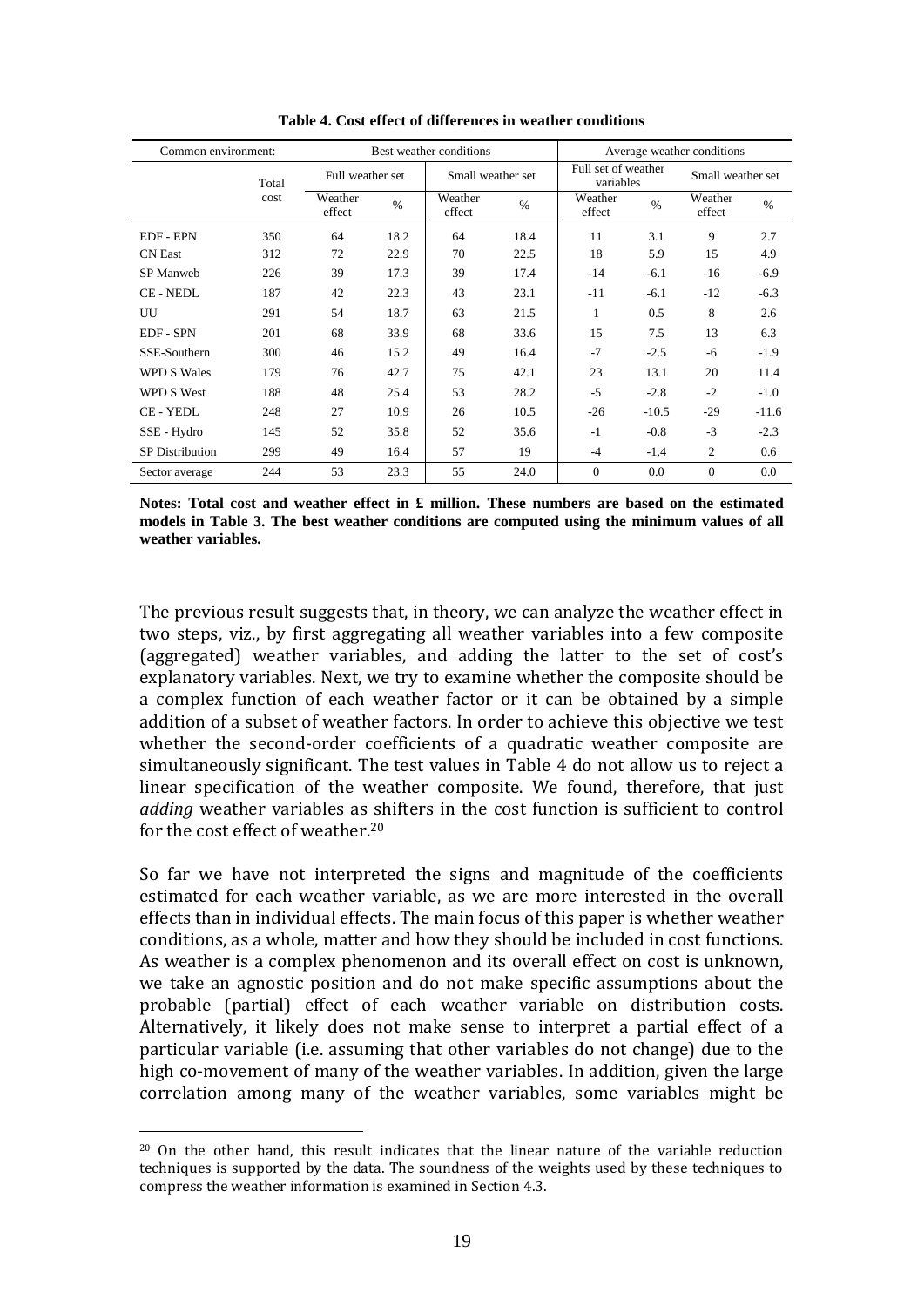capturing not only their own effect but also the effect of other (correlated) variables that might have a non expected sign or magnitude. In summary, what matters is the overall effect and not the partial effects.

Nevertheless, with the exception of MINTEMP, most of the estimated coefficients for each weather variable have the expected sign in the sense that harsh weather conditions is normally associated with higher costs. See, for instance, the positive effect of THUNDER, HAIL and CONCRETE. Other weather variables, such as MAXTEMP, AIRFROST, and GROUND, do not seem to affect the costs. However, the lack of significance can be explained by the fact that some of them are highly correlated with other variables. In this sense, for instance, AIRFROST and GROUND are highly correlated with CONCRETE. Therefore, their effect is likely being captured by the latter variable. MAXTEMP and THUNDER are also highly correlated and this might explain why only THUNDER is significant. It seems that GALE and RAINFALL do not have a significant effect on costs although this outcome might be partially caused by the fact that they are slightly correlated with HAIL. Although the unexpected positive effect of MINTEMP is likely due to its high correlation with other temperature-related variables, $21$  we retained this variable as its coefficient is statistically significant.

## **4.2. Cost effect of adverse weather conditions**

<u>.</u>

The weather parameter estimates allow us to compare the actual costs with those of a common environment. Table 5 shows the weather effect using two scenarios, and both the full and small sets of weather variables. In order to do this we use the parameters estimates in Table 3. In the "Best weather conditions" scenario the common environment is computed using the minimum values of all weather variables.<sup>22</sup> Here we compare the actual costs with those of a hypothetical company with good weather conditions. Using this company as reference, the extra costs attributed to worse weather conditions represents on average a 23.3% of total costs. The largest percentages are for WPD S Wales with a cost increase of 42%, followed by SSE-Hydro (35.8%) and EDF-SPN (33.9%).<sup>23</sup> The large effect of WPD S Wales is caused by hail (16 times the smaller). SSE-Hydro also has much hail, but has low air, ground and concrete temperatures. In the case of EDF-SPN, the company is penalized by the relative high frequency of thunder and lightning. In the "Average weather conditions" scenario we compare each company with a hypothetical company with average weather conditions. This allows us to know which companies are penalized by bad weather conditions and which are operating in more favorable environment. The companies that are, in relative terms, penalized by unfavorable weather conditions are EDF–EPN, CN East, UU, EDF-SPN, and WPD S Wales. The extra

<sup>&</sup>lt;sup>21</sup> MINTEMP may also be capturing the effect of other unobserved variables. In order to test this hypothesis we estimated the model including fixed effects. The coefficient of MINTEMP was still positive and statistically significant, suggesting that it is not explained by, for instance, the overhead line percentage or the woodland percentage of the network.

 $22$  For simplicity we use the same criteria for all variables, whether they have a positive or a negative coefficient. The results do not change if we compute the cost differentials using maximum values for those variables with negative (but not significant) coefficients.

<sup>&</sup>lt;sup>23</sup> Note that the values in Table 5 tend to penalize the smaller companies as in our models marginal effect of weather on total cost is constant.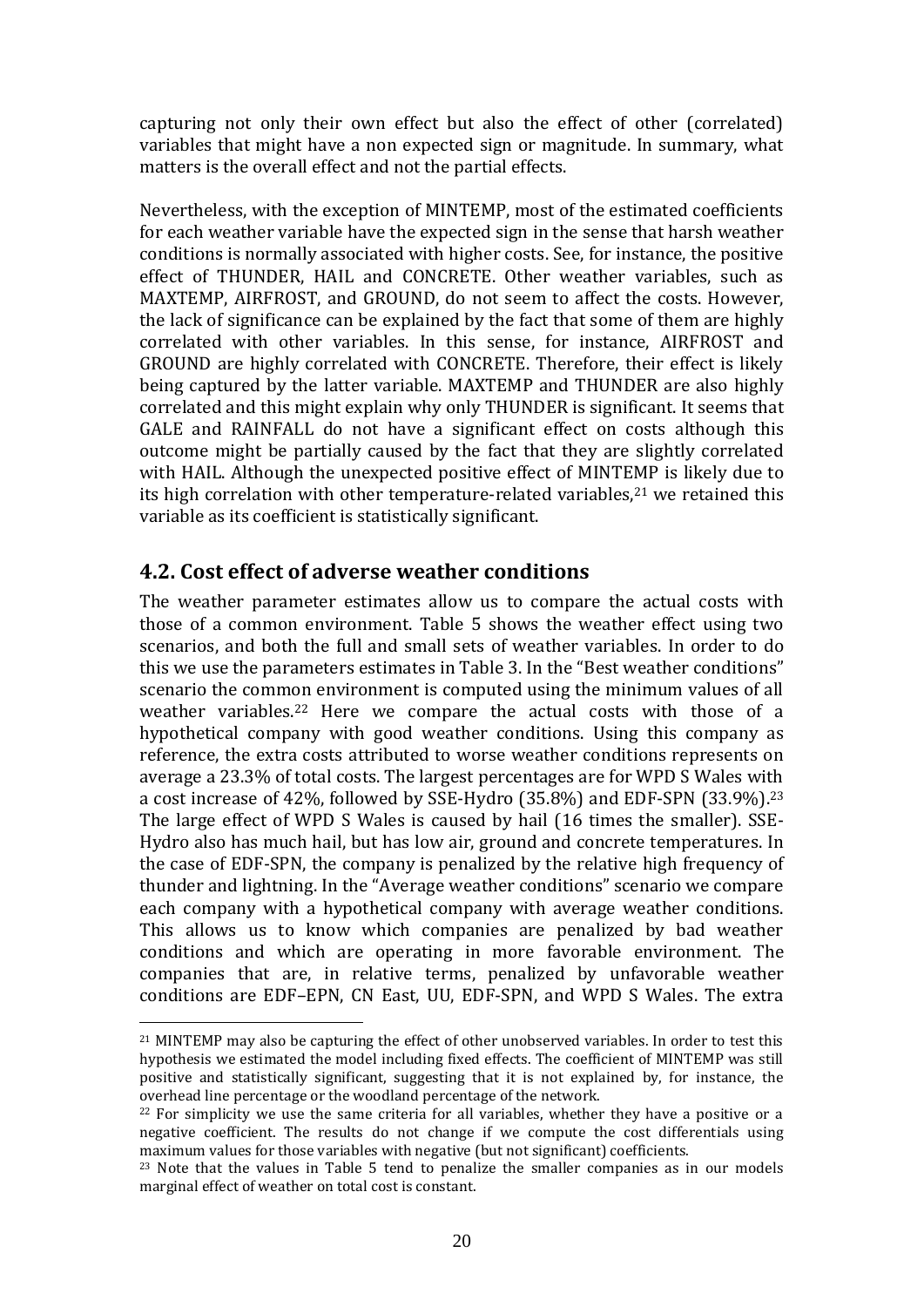costs in the two latter companies are quite large, 7.5% and 13.1% respectively. However, CE-YEDL operates in good weather conditions in terms of, temperature, hail and thunders. These favorable conditions allow CE-YEDL to reduce its costs by 10%.

|                       | <b>Critical Values</b> |      | d.f. | Test value |  |
|-----------------------|------------------------|------|------|------------|--|
| Null Hypotheses       | 10%                    | 5%   |      |            |  |
| Separability (eq. 8)  | 23.5                   | 26.3 | 16   | 16.86      |  |
| Separability (eq. 10) | 32.0                   | 35.2 | 23   | $46.94$ ** |  |
| Linear Composite      | 16.0                   | 18.3 | 10   | 6.38       |  |

**Table 5. Weather composite tests**

**Notes: Wald Tests. Chi-squared distribution. An \* (\*\*) indicates that the null hypotheses is rejected at 5% (1%).**

#### **4.3. Performance of statistical weather composites**

The results in the previous section show that weather conditions have had a significant effect on costs, and that the use of (asymmetric) composite weather variables is supported by the data. We next try to analyze the performance of the two statistical weather composites used by Yu et al. (2009a). Both weather composites (*W<sup>1</sup>* and *W2*) are linear combinations of the previous nine weather variables and they were constructed using the explanatory factor analysis. In order to analyze the performance of these two composites, we replace all individual weather variables in Table 3 by *W<sup>1</sup>* and *W<sup>2</sup>* and re-estimate the linear and quadratic models. The results are presented in Table 6.

Table 6 shows that, although we found that weather conditions have had a significant effect on costs, none of the weather composites are statistically significant in any of the models. Yu et al. (2009a) have not found a clear effect on efficiency of both weather composites. As anticipated in Section 2, we may use this lack of significance as an example of the problems that might appear when using variable reduction techniques, such as the EFA or PCA. These techniques do not necessarily choose the appropriate weights (i.e. those that measure the real effect on cost of each individual weather variables) and hence they may not be able to capture the real effect of weather conditions on costs.

Moreover, we note the relative small value of the coefficient of CML in Table 6. In all models, the estimated values are close to that obtained without controlling for weather conditions, and much lower than those obtained when individual weather variables where included as cost determinants. This suggests that not only we are not able to capture the real effect of weather conditions on costs using the two weather composites, but also we are not able to estimate consistently the marginal cost of quality improvements, which is still being underestimated. In the next section, we provide more evidence about this endogeneity problem.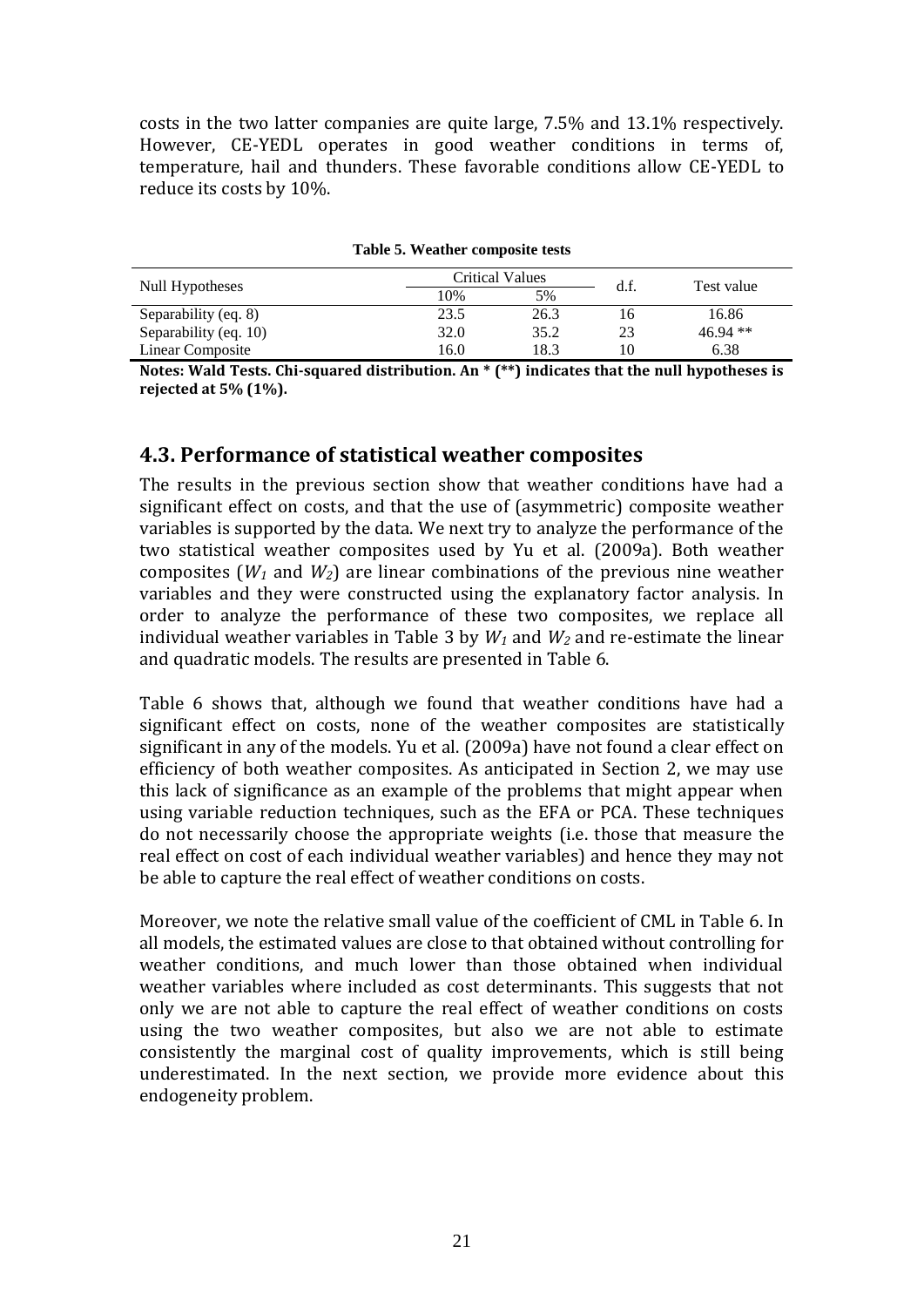| Variable                          |          | Linear   | Quadratic |          |  |
|-----------------------------------|----------|----------|-----------|----------|--|
|                                   | Coef.    | t-ratio  | Coef.     | t-ratio  |  |
| Constant                          | 243.986  | 61.656   | 264.147   | 35.872   |  |
| <b>ENGY</b>                       | 7.275    | 5.971    | 5.805     | 3.550    |  |
| <b>NETL</b>                       | 1.587    | 2.733    | 1.782     | 2.586    |  |
| <b>EPR</b>                        | 4.251    | 13.295   | 4.897     | 12.371   |  |
| CML                               | $-0.191$ | $-3.816$ | $-0.028$  | $-0.330$ |  |
| $\frac{1}{2}$ (ENGY) <sup>2</sup> |          |          | $-0.808$  | $-1.932$ |  |
| $^{1/2}$ (NETL) <sup>2</sup>      |          |          | $-0.176$  | $-1.489$ |  |
| $^{1}_{2}$ (EPR) <sup>2</sup>     |          |          | $-0.176$  | $-4.371$ |  |
| $^{1}_{2}$ (CML) <sup>2</sup>     |          |          | 0.003     | 3.992    |  |
| <b>ENGY ·NETL</b>                 |          |          | 0.513     | 2.322    |  |
| <b>ENGY ·EPR</b>                  |          |          | 0.079     | 0.861    |  |
| <b>ENGY ·CML</b>                  |          |          | 0.007     | 0.339    |  |
| <b>NETL-EPR</b>                   |          |          | 0.097     | 2.738    |  |
| <b>NETL-CML</b>                   |          |          | $-0.036$  | $-3.911$ |  |
| <b>EPR</b> -CML                   |          |          | $-0.019$  | $-2.974$ |  |
| $W_1$                             | $-0.251$ | $-1.283$ | $-0.210$  | $-1.272$ |  |
| $W_2$                             | 0.051    | 0.829    | 0.046     | 0.800    |  |
| R-squared                         |          | 0.793    | 0.870     |          |  |
| Adj. R-sq                         |          | 0.779    | 0.844     |          |  |

**Table 6. Parameter estimates. Composite weather variables.**

**Notes: Robust t-ratios in OLS models.** *Output***: Energy Delivered (ENGY).** 

In an attempt to better understand why weather composites have not been able to capture the real effect of weather conditions on costs we next compare the estimated weather parameters and the *implicit* parameters that result from plugging the two weather composites into the cost function. Indeed, in Table 6 we estimate a model where the cost effect of weather conditions can be written as in (23):

$$
h(\cdot) = \gamma_1 W_1 + \gamma_2 W_2 \tag{23}
$$

where  $W_1$  and  $W_2$  are the two weather composites, and the estimated parameters of these two weather composites are respectively denoted by  $\gamma_1$  and  $\chi$ <sup>2</sup>. It should be noted again that both weather composites are linear combinations of the nine weather variables, that is as in (24):

$$
W_1 = \theta_{11} w_1 + \theta_{12} w_2 + \dots + \theta_{1K} w_K
$$
  
\n
$$
W_2 = \theta_{21} w_1 + \theta_{22} w_2 + \dots + \theta_{2K} w_K
$$
\n(24)

where K=9. The coefficients of each weather parameters can be found in Yu et al. (2009a).<sup>24</sup> If we now plug (24) into (23) we obtain the implicit parameters of each weather variable:

$$
h(\cdot) = (\gamma_1 \theta_{11} + \gamma_2 \theta_{21}) w_1 + (\gamma_1 \theta_{12} + \gamma_2 \theta_{22}) w_2 + \dots + (\gamma_1 \theta_{1K} + \gamma_2 \theta_{2K}) w_K
$$
 (25a)

<sup>24</sup> See Table 3 in Yu et al. (2009a).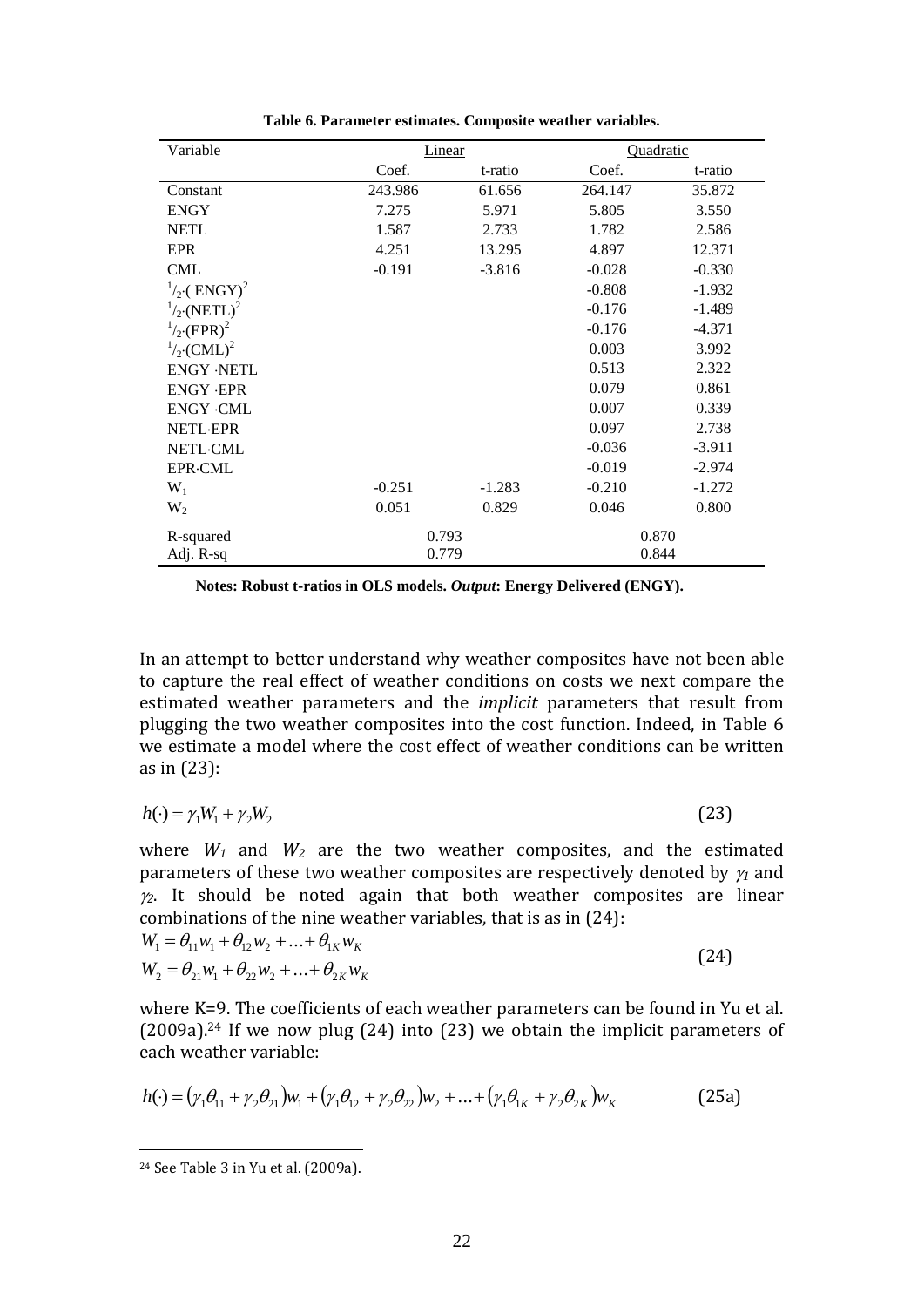$$
h(\cdot) = \delta_1 w_1 + \delta_2 w_2 + \dots + \delta_K w_K
$$
 (25b)

From (25a) it is straigthforward to see that each implicit parameter,  $\delta_k$ , shares components with other implicit parameters, and hence the model based on weather composites can be seen as a restricted least squares estimator.<sup>25</sup> Fomby et al. (1978) show that principal component estimator is the restricted least squares estimator with the smallest variance of those with the same number of restrictions. The small variance is a virtue, but as shown by Greene (2008) it is a biased estimator. Althought the standard errors of the parameters of the weather variables in Table 3 may be inflated as a consequence of the correlation among some weather variables, they are unbiased as they were obtained without imposing any restriction.

In Figure 2 we depict both the estimated and implicit parameters of each of the nine weather variables. While the former parameters were obtained from the quadratic model with the full set of weather in Table 3, the implicit parameters were computed using the coefficients in Yu et al. (2009a) and assuming that  $\gamma_1$ = 0.210 and  $\gamma_2$ =0.046 (see Table 6). The red points indicate the parameters that are statistically significant in Table 3.



**Figure 2. Estimated and implicit weather parameters**

 $25$  This is trivial in the case of a unique composite. In this case the implicit parameter of any weather variable can be written in terms of other implicit parameters, in particular, as  $\delta_k = \delta_1 \cdot (\theta_{11}/\theta_{1k})$ , k ≠1.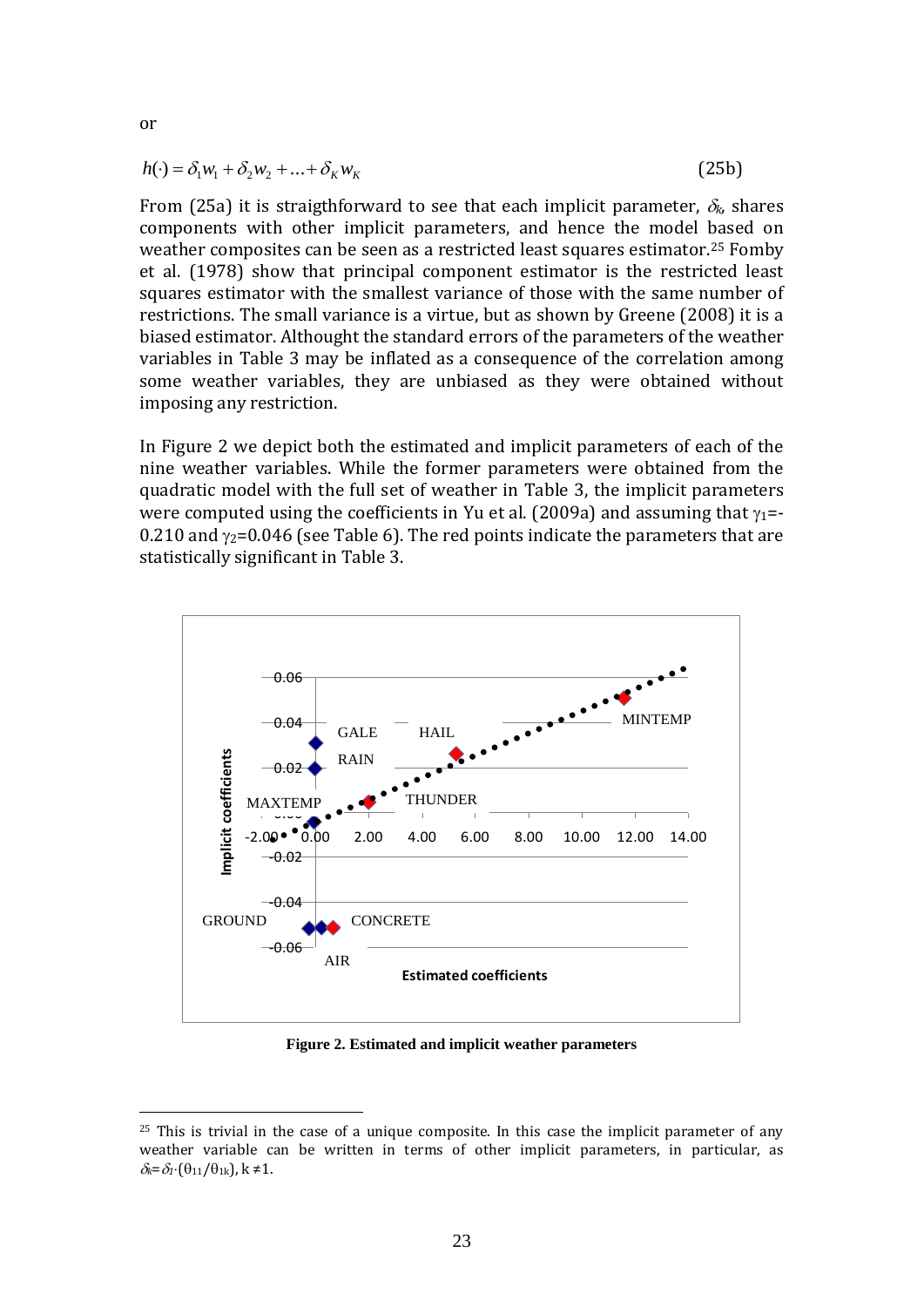As mentioned earlier, some variables may be capturing not only their own effect but also the effect of other correlated variables, that in turn may have unexpected signs or magnitudes. This makes the interpretation of the individual effects difficult, but since they were obtained using an unbiased estimator, we can use each parameter estimate as a reference to shed light on the nature of the biases using weather composites. In particular, we hypothesize that biases would not be significant if the relative magnitude of *all* implicit parameters coincide with their estimated counterparts. In this case, all the points in Figure 2 should be located on the same radial line. Departures from this hypothetical line allow us to identify the "problematic" variables.

Figure 2 shows that MINTEMP, HAIL, THUNDER and MAXTEMP are almost located on a radial line, suggesting that both estimation strategies, i.e. estimating the full set of weather parameters or using weather composites, rank similarly these four variables. Interestingly, most of them are weather variables with significant parameters in Table 3. Hence, we can postulate that the biases can be attributed to GALE, RAINFALL, AIRFROST, GROUDFROST and CONCRETE. The last three variables share a common characteristic: their implicit coefficients almost coincide with that of MINTEMP once we change its sign. This coincidence is likely explained by the fact that the correlation of each variable with MINTEMP is not only high but also quite similar, and for this reason they received similar weights.<sup>26</sup> Given that these variables are below the reference line in Figure 2, their weights in the composites should be less negative, zero or even slightly positive. This seems to be reasonable as the variables AIRFROST, GROUDFROST and CONCRETE seek to measure the same atmospheric phenomenon, i.e. the number of days with temperatures below zero degrees. As using only one of them is sufficient to achieve this objective, the other two variables must not receive a significant weight. However, it appears that the statistical variable reduction techniques tend to equalize the weights of variables that are similarly correlated with one another or explained by common factors, without considering that with this "strategy" they are counting the same phenomenon or set of related phenomena several times. As a result of this, the phenomenon (i.e. days with temperature below zero degrees) that these variables capture is overweighted. Similar arguments apply to GALE and RAINFALL. They do not have a significant effect on costs. In this case the lack of significance is caused by the fact that they are correlated with HAIL, and hence their effect should have been captured by the parameter of HAIL. However, the statistical techniques tend again to allocate similar weights to a set of mutually correlated variables, falling in the double-counting problem mentioned above.

The analysis above suggests the existence of a double-counting problem when weather composites are used. The nature of this problem seems to be the existence of variables that are highly or moderately correlated with one another, or explained by common factors. A possible remedy to this problem is variable selection, as the procedure used to reduce the regressors in the model tends to drop non-informative variables. The literature proposes several procedures for

 $26$  In addition, the individual variance (not shown) of all of them, including MINTEMP, is mainly explained by common factors in more than 80%.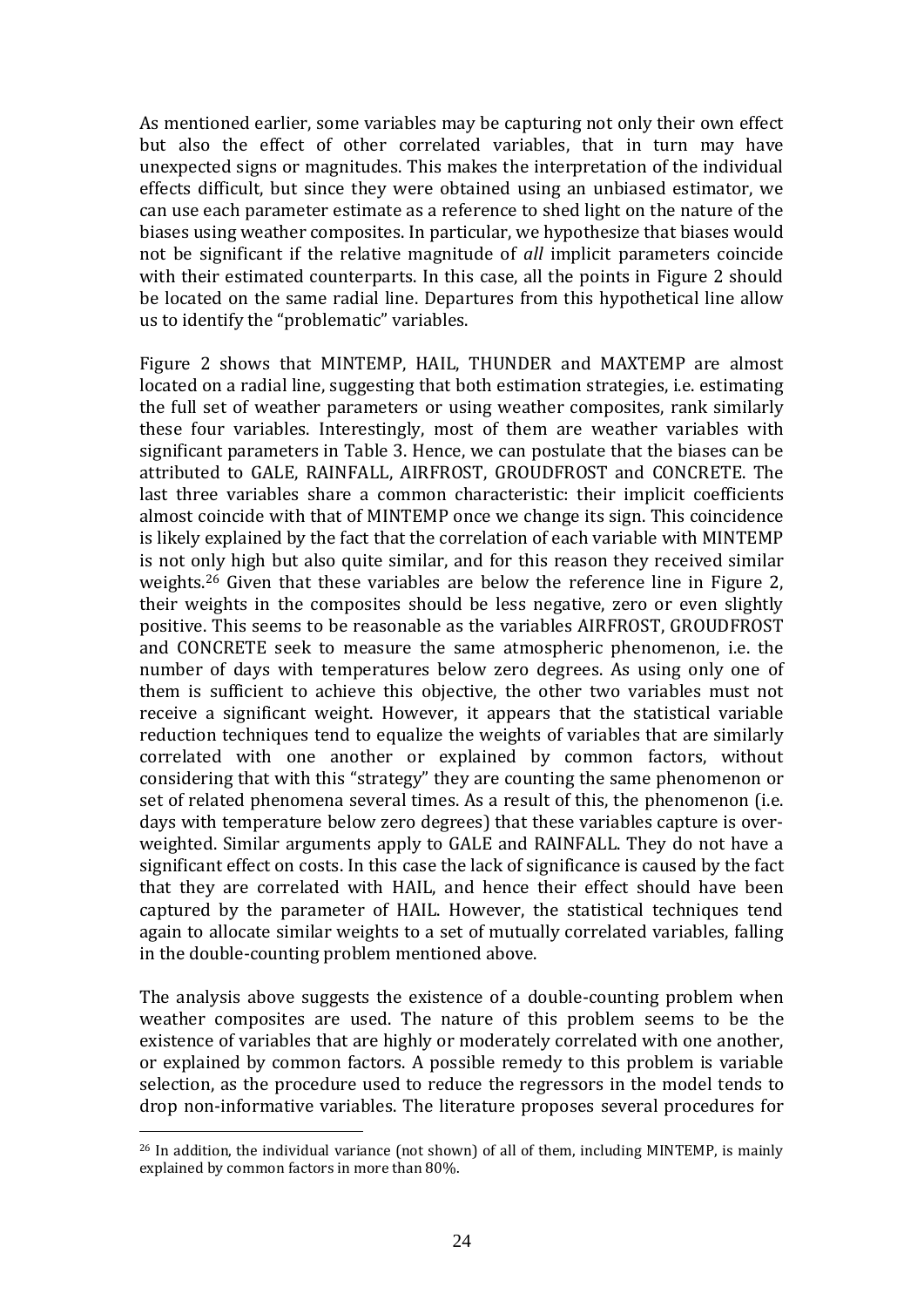selection of variables (see, e.g., Liu and Wu, 1983). As mentioned earlier, no single procedure or selection criterion is overall preferred. However, the Stepwise procedure may be recommended as it is a speedy procedure in cases with many possible explanatory variables, and, at the same time, it is better than the two traditional selection procedures, i.e. forward selection and backward elimination procedures, since it considers more models.<sup>27</sup>

This variable selection strategy that involves analysis of correlation among variables with the goal of choosing a set of variables that are not highly correlated with one another has also a long tradition in the Data Envelopment Strategy (DEA) literature. For instance, Lewin et al. (1982) and Jenkins and Anderson (2003) apply regression and correlation analysis to reduce the number of variables in the DEA model. Kittelson (1993) presents an iterative technique for building DEA models using statistical techniques. Wagner and Shimshak (2007) improve the procedures in DEA models by formalizing a Stepwise method. As in the parametric framework, their method suggests some simple rules for removing variables (backward elimination) or for adding variables (forward selection) in the DEA model, one at a time.

In summary, the variable selection approach in general, and the Stepwise procedure in particular, seem to be better strategies to avoid collinearity problems than using the composites. However, a mixed strategy involving composites can be used. First, we identify subsets of variables that are highly correlated with one another and are likely to represent the same or related phenomena. In order to avoid double-counting we should use selection procedures to drop non-informative variables from the subsets of variables. Then, having repeated this selection for all subsets we can then use EFA or PCA to construct the composites from the remaining variables.

# **4.4. Persistent and time-varying weather conditions, and**

## **instrumental variable estimates**

<u>.</u>

In this section we decompose the weather variables into persistent (i.e. average) weather conditions and temporal deviations from the average weather conditions, and using a simple framework analyze which weather component is most correlated with the quality variable. This allows us identify proper instruments to estimate consistently the cost function using IV or GMM estimators when weather data is not available. The quality of service variable in (22) may be correlated with both time-invariant and time-varying weather effects. As weather information is available in the present application, we propose using weather proxies for  $\eta_i$  and  $d_i$  to determine which weather effect is

 $27$  The stepwise regression procedure modifies the forward selection procedure in that each time a new variable is added to the model, the significance of each of the variables already in the model is re-examined. The stepwise regression procedure continues until no more variables can be added or removed. This procedure may lead to interpretable models. However, as Mittelhammer et al. (2000) pointed out, the results can be erratic as any single test used at any stage in the stepwise procedure are not indicative of the operating characteristics of the joint test represented by the intersection of all the individual tests used.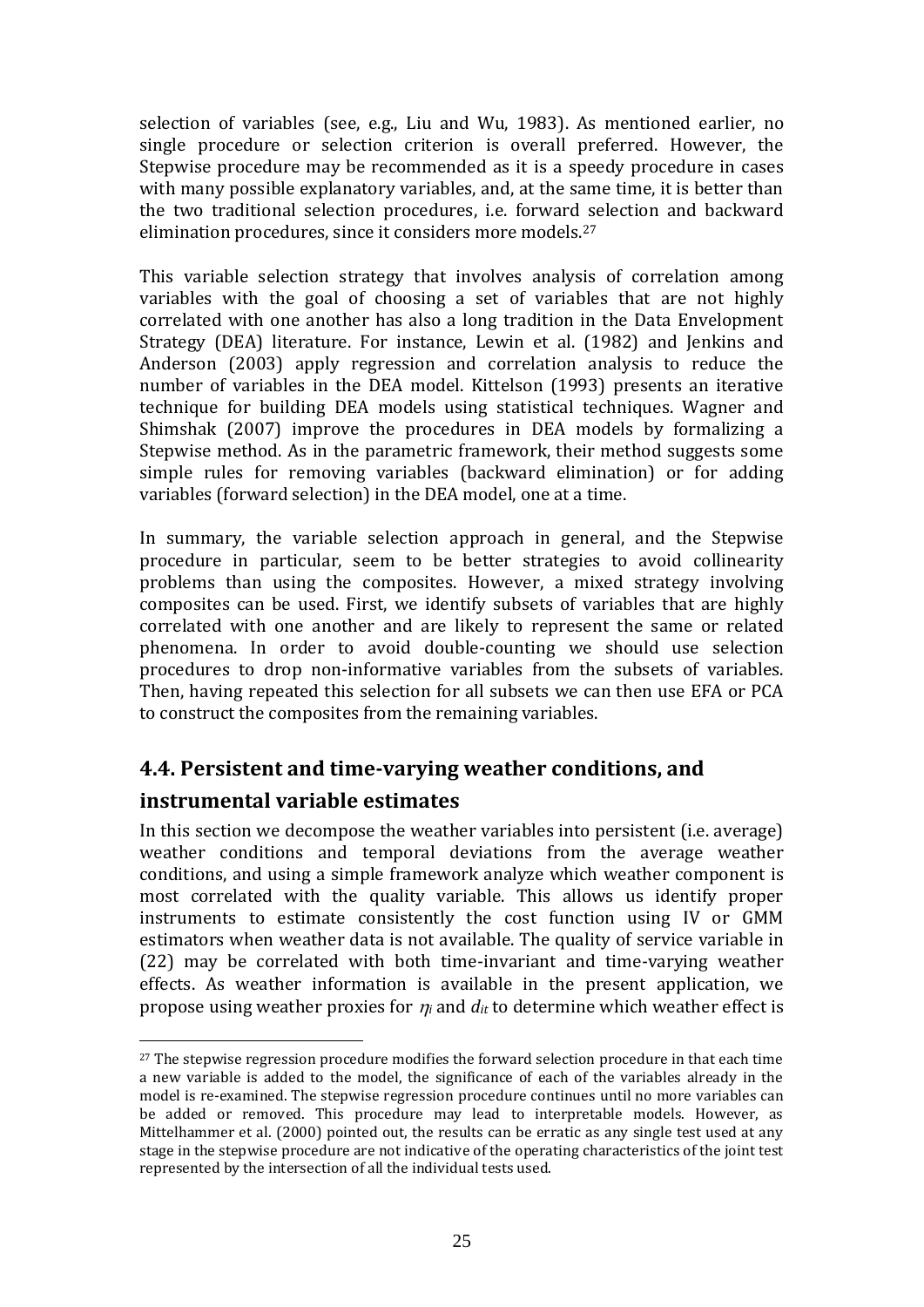most correlated with the quality variable. In particular, we use the company specific average weather conditions (i.e.  $\overline{w}_i = (1/T)\Sigma_{t=1}^T w_{it}$  $\overline{w}_i = (1/T)\Sigma_{t=1}^T w_i$  as proxy for the fixed effect and use the deviations from these average conditions as proxy for the time-varying effect (i.e.  $w_{it}^* = w_{it} - \overline{w}_i$ ).

The parameter estimates are shown in Table 7. We use the simplest framework and estimate the linear specification of the model. As in the quadratic specification of the model, when we exclude weather variables the parameter of the CML is overestimated (i.e. the marginal cost of quality improvement is underestimated). However, the advantage of a simple linear model is that we only have one endogenous variable to instrument. We estimate this simple model with and without weather variables. As suggested in previous sections, we have only included four weather variables – i.e. Mintemp, Hail, Thunder and Concrete.<sup>28</sup>

The first model in Table 7 is a linear model without weather variables (see also Table 3). The parameter estimate for CML is –0.185. We know from previous sections that this coefficient should be higher in absolute terms as CML is correlated with the error term  $\varepsilon_{it} = \eta_{it} + e_{it}$ . As expected, when we include  $\overline{w}_i$  and  $w^*_{it}$  as proxies for the overall weather effect,  $\eta_{it}$ , the parameter estimate for CML increases in absolute terms to 0.265. This value is quite similar to that obtained in previous sections (see Table 3) where we included *wit* to estimate the linear model, but using the full set of weather variables instead a subset of them. Since we control for the overall effect of weather on costs, we can assume that the "right" marginal cost of quality improvement is 0.265.

|                          | Model 1  |         | Model 2                        |         | Model 3  |         | Model 4  |         |
|--------------------------|----------|---------|--------------------------------|---------|----------|---------|----------|---------|
|                          | Coef.    | t-ratio | Coef.                          | t-ratio | Coef.    | t-ratio | Coef.    | t-ratio |
| Constant                 | 243.98   | 60.85   | 243.98                         | 68.89   | 243.98   | 64.01   | 243.98   | 64.91   |
| <b>ENGY</b>              | 7.174    | 6.74    | 7.918                          | 6.29    | 8.051    | 6.48    | 7.232    | 6.97    |
| <b>NETL</b>              | 1.459    | 2.77    | 1.122                          | 1.70    | 1.116    | 1.77    | 1.447    | 2.70    |
| <b>EPR</b>               | 4.083    | 14.22   | 4.611                          | 14.26   | 4.132    | 15.26   | 4.534    | 13.31   |
| <b>CML</b>               | $-0.180$ | $-3.62$ | $-0.265$                       | $-4.40$ | $-0.265$ | $-3.97$ | $-0.181$ | $-3.64$ |
| <b>Weather Variables</b> | No       |         | $W_{it}$ , $\overline{W}_{it}$ |         | $W_i$    |         | $W_{it}$ |         |
| R-squared $(\%)$         | 78.74    |         | 83.42                          |         | 80.80    |         | 81.32    |         |

**Table 7. OLS estimates with fixed and temporal deviation weather variables**

**Notes: Robust standard errors and t-ratios. We have used the following four weather variables: Mintemp, Hail, Thunder and Concrete.**

Models 3 and 4 estimate the same model using only  $\overline{w}_i$  or  $w_i^*$  as weather variables. It is noteworthy that the explanatory power (i.e. the R-square) of the average weather conditions (Model 3) is lower than that of the temporal departures of weather conditions from their respective average (Model 4). This

<sup>28</sup> We have almost got identical results using the full set of weather variables as well.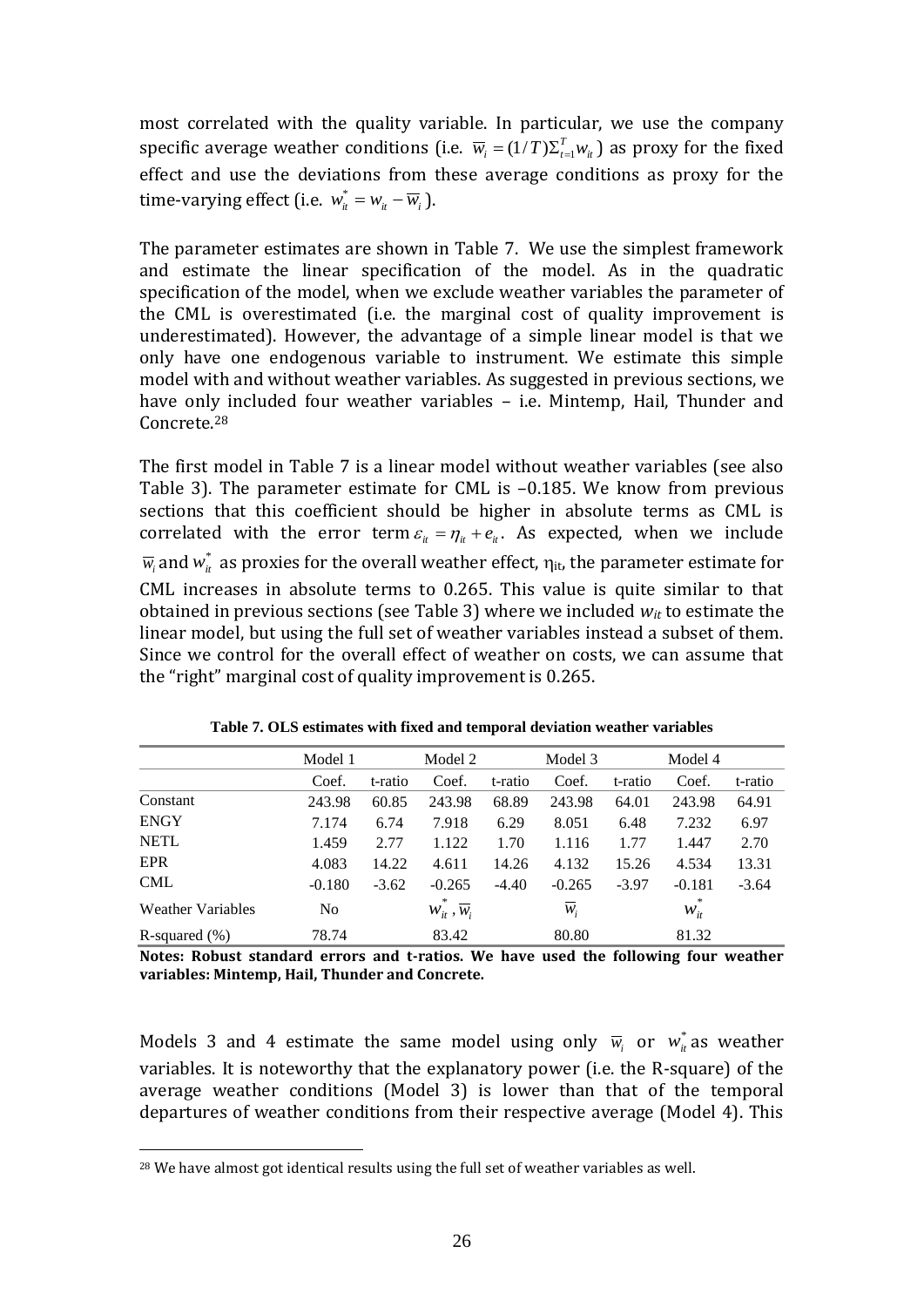means that temporal departures explain a higher portion of utilities' cost variations than persistent differences in weather conditions among utilities. However, when we include  $\overline{w}_i$  in the model, the parameter estimate of CML<sub>it</sub> again rises in absolute terms to 0.265, the assumed "right" value. This indicates that the quality variable is not correlated with the time-varying weather effect (that belongs to the error term). On the other hand, when we include  $w^*_{\textit{i}}$  in the model, the value of the estimated parameter of CML is in absolute terms 0.181 – i.e. close to that obtained when no weather variables are used. This result suggests that, although the explanatory power of temporal departures of weather conditions from their respective means is high, the quality variable is still correlated with error term.

Several practical conclusions can be derived from the above results. First, the inclusion of  $w_{it}^*$  as explanatory variables does not allow us to eliminate the underlying endogeneity problem of the quality measure. Second, this endogeneity problem can be addressed using weather data from other periods of time if average weather conditions have not changed significantly. Third, we found that parameter biases are especially linked to persistent weather conditions. In technical terms, the above results indicate that while the permanent component of the weather effect is likely to be correlated with the quality variable, i.e.  $cov(CML_{it}, \eta_i) \neq 0$ , the latter is not correlated with the timevarying weather component, i.e. cov  $(CML_{it}, d_{it})=0$ . In this context, the best strategy to instrument the endogenous variable CML, is using the differences of this variable as instruments.

In Table 8 we show our GMM estimates of equation (29) using different instruments for the endogenous variable. In the first model (Model 5) we use the first lag of the quality variable as instrument. This would be a good instrument if cov(CML<sub>it</sub>, $\eta_i$ )=0 and cov(CML<sub>it</sub>, $d_{it}$ )  $\neq$ 0 which is not the case given the above results. Since this is not a good instrument, the estimated parameter for the quality variable is even lower in absolute terms than in the OLS model as expected. In addition, the goodness of fit of the first-stage regression is rather low, suggesting again that this is not a good instrument.<sup>29</sup>

In Model 6 we replace CML<sub>it</sub> by  $\Delta$ CML<sub>it</sub> as instrument. This is an appropriate instrument when the quality variable is only correlated with the permanent weather effect, that is,  $cov(CML_{it}\eta_i)\neq 0$  and  $cov(CML_{it}d_{it})=0$ , as the results in Table 7 seems to indicate. The goodness of fit of the first-stage regression increases notably and the parameter estimate of CML<sub>it</sub> rises in absolute terms to 0.240, a close value to the assumed "right" one. In order to test the validity of  $\Delta$ CML<sub>it</sub> as instrument, we add a lag of this variable as a second instrument, and estimate the Model 7. The Hansen's J Test does not reject the null hypothesis that the model is well specified using the selected set of instruments. The parameter estimate of CML<sub>it</sub> again rises in absolute terms to  $0.270$ , almost the assumed

<sup>&</sup>lt;sup>29</sup> In the first-stage regression the endogenous variable (CML<sub>it</sub>) is regressed against the selected set of instruments and other (exogeneous) cost determinants.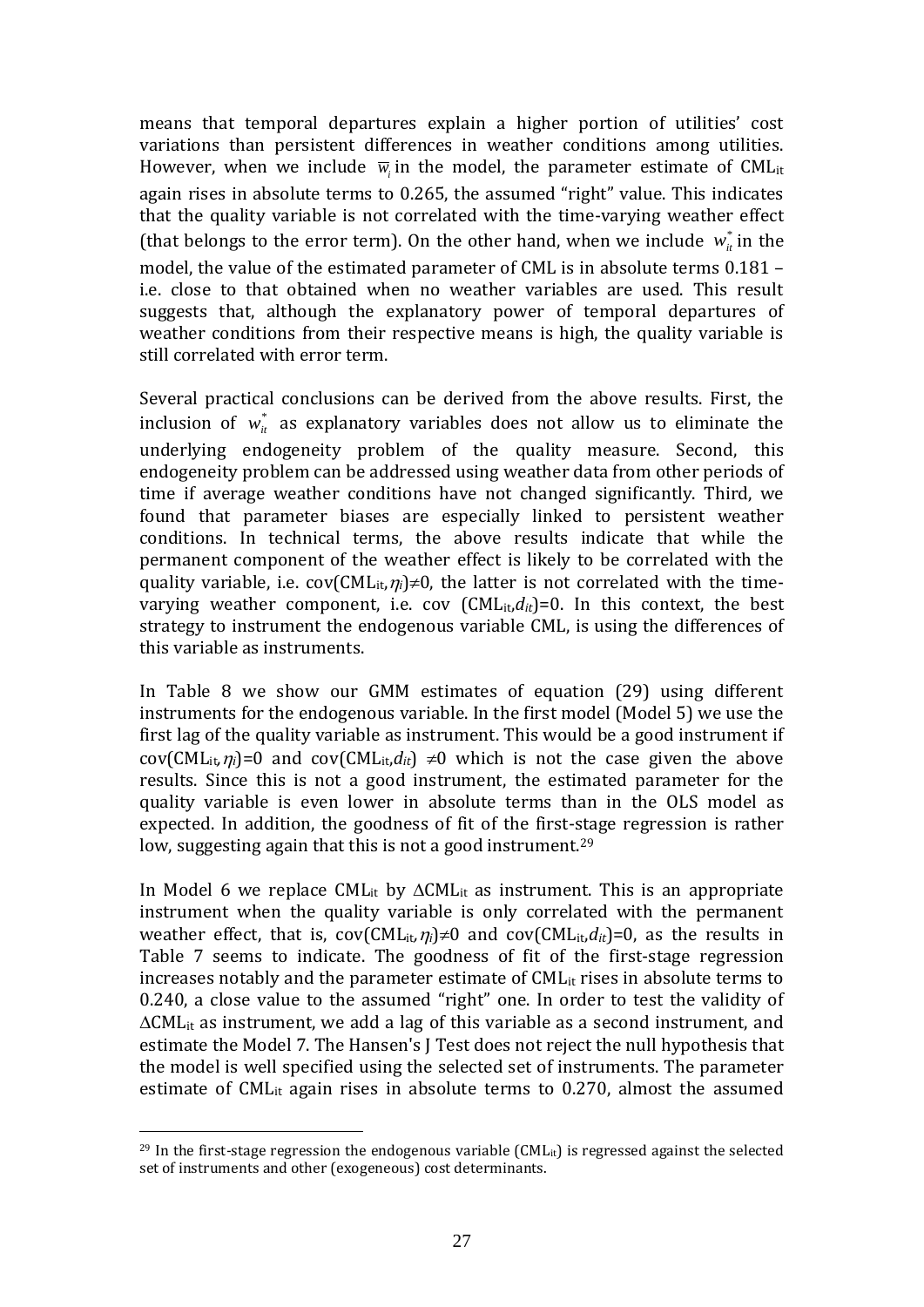"right" value. Therefore, in case of the lack of data on weather conditions, an instrumental variable estimator as in Model 7 allows us to estimate consistently the coefficient of other relevant cost determinants.

|                             | Model 5       |         |                                                                    | Model 6 | Model 7                                                   |         |  |
|-----------------------------|---------------|---------|--------------------------------------------------------------------|---------|-----------------------------------------------------------|---------|--|
|                             | Coef.         | t-ratio | Coef.                                                              | t-ratio | Coef.                                                     | t-ratio |  |
| Constant                    | 243.9         | 59.47   | 243.9                                                              | 60.57   | 244.5                                                     | 61.02   |  |
| ENGY                        | 6.816         | 6.23    | 7.328                                                              | 6.74    | 7.527                                                     | 7.03    |  |
| <b>NETL</b>                 | 1.238<br>2.01 |         | 1.548                                                              | 3.02    | 1.575                                                     | 3.08    |  |
| EPR                         | 4.068         | 13.44   | 4.093                                                              | 14.30   | 4.095                                                     | 14.18   |  |
| CML                         | $-0.050$      | $-0.39$ | $-0.240$                                                           | $-3.03$ | $-0.270$                                                  | $-3.34$ |  |
| Instruments:                | $CML_{it-1}$  |         | $\Delta$ CML <sub>it</sub> =CML <sub>it</sub> -CML <sub>it-1</sub> |         | $\Delta$ CML <sub>it</sub> , $\Delta$ CML <sub>it-1</sub> |         |  |
| First-stage regression:     |               |         |                                                                    |         |                                                           |         |  |
| $R$ -sq. $(\%)$             | 44.0          |         | 69.7                                                               |         | 77.1                                                      |         |  |
| Adjusted R-sq $(\%)$        | 41.5          |         | 68.4                                                               |         | 75.9                                                      |         |  |
| Robust $F(2,90)$            | 9.982         |         | 22.553                                                             |         | 43.099                                                    |         |  |
| Test of overidentification: |               |         |                                                                    |         |                                                           |         |  |
| Hansen's J Test (d.f.)      |               |         |                                                                    |         | 0.989(1)                                                  |         |  |

**Table 8. GMM estimates**

**Notes: Robust standard errors and t-ratios. The Hansen's J Test is distributed as a Chisquared and the null hypothesis is that the model is well specified using the selected set of instruments. To carry out this test the number of instruments should be larger than the number endogenous variables.**

## **5. Conclusions**

This paper estimates the effect of weather conditions on the costs of electricity distribution networks using parametric techniques, and examines whether the use of statistical weather composites in cost (efficiency) analysis is theoretically and econometrically sound. Previous studies have used a two-stage approach to reduce the number of weather factors into a small number of variables for further analysis. We adopt a different approach and directly estimate the cost function and identify, by testing hypotheses about individual and joint significance of the weather parameter estimates, a subset of variables that by and large reflect the effects of the environmental conditions. This is a feasible strategy as our data set only includes nine weather variables. This short set of weather variables allowed us to test econometrically the theoretical restrictions that justify the use of weather composites.

The first question that the present paper attempts to answer is: should weather conditions be included as determinants of distribution costs? The answer to this question is clearly positive for two reasons. One is that we have found a statistically significant effect of weather on costs. Another is that ignoring the effect of weather on distribution costs biases the parameter estimates of other relevant variables, including those that allow us to measure the marginal cost of quality improvements. As a result, in order to estimate consistently a cost function in the distribution networks, weather data should be gathered in order to get consistent estimates, or, in the absence of this information, an instrumental variable estimator should be used.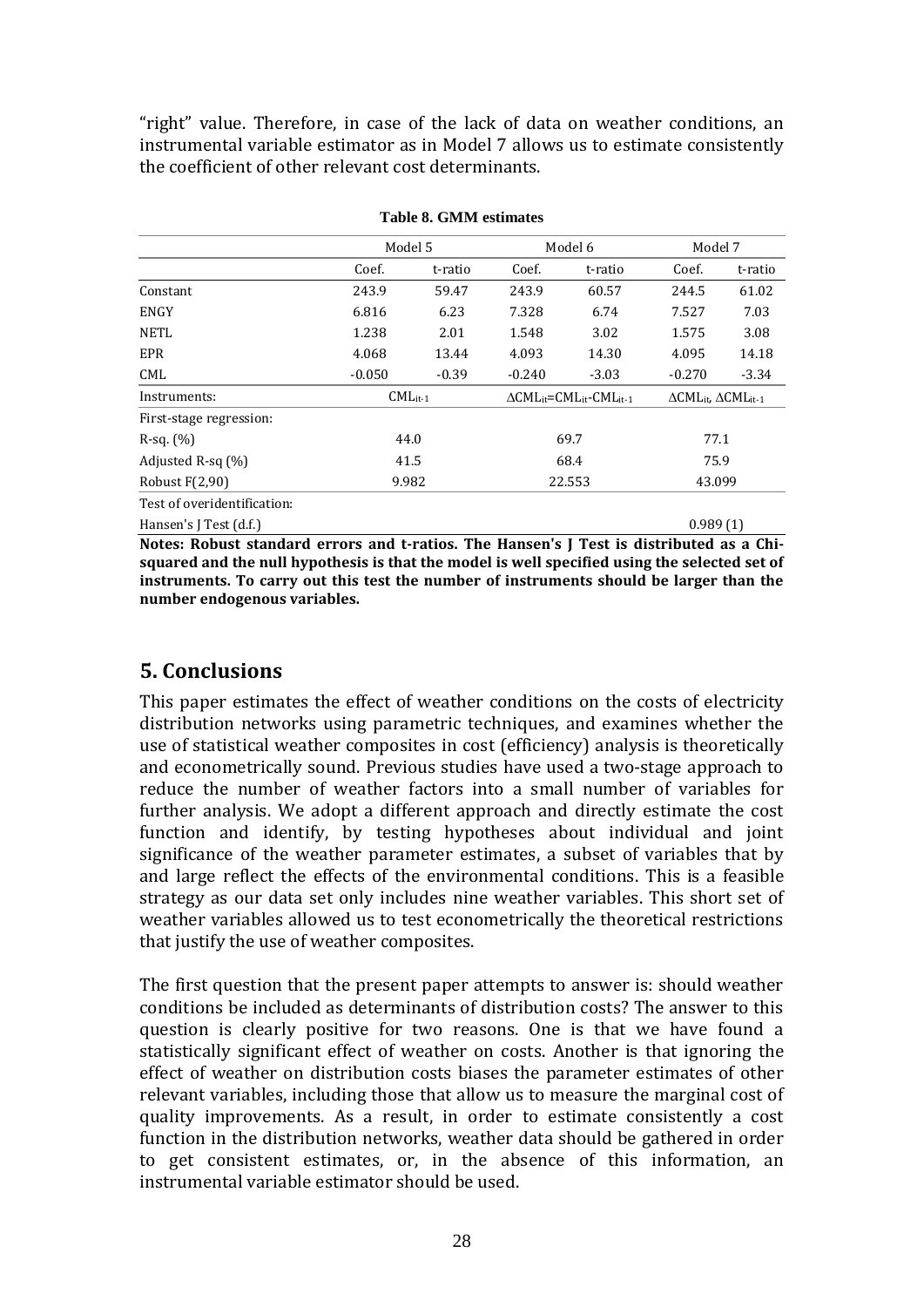The second question that the paper attempts to answer is: *how* should weather data on a number of different weather factors be included in the analysis of distribution costs? Regarding the convenience of using statistical weather composites in the present application we found both evidence that *theoretically* supports using this type of composites, and evidence that suggests that EFA or the PCA is not able in practice to capture the real effect of weather conditions on costs and service quality. On the one hand, we found that the two-stage approach of using weather composites as cost determinants is theoretically acceptable as we cannot reject separability and a linear specification of the weather composite. On the other hand, we found that statistical weather composites do not have any cost effect even though some of their components indeed have a significant effect on costs. Moreover, the inclusion of these weather composites does not allow us to estimate consistently the marginal cost of quality of service improvements.

Our results suggest the existence of a double-counting problem when weather composites are used, and hence we should interpret with caution empirical results that from statistical variable reduction techniques. We are, however, aware that the use of statistical variable reduction techniques may be useful when large sets of individual weather variables are available, at least to partially reduce the dimension problem to a manageable size. In these cases, our results suggest that, in order to reduce possible biased problems, the application of statistical techniques should be kept at a minimum or they should be applied after dropping non-informative variables from the data set.

Overall our analysis suggests the use of variable selection methods, instead of compressing variables into few composites, as the procedures used to add or remove variables from the model tend to drop non-informative variables, avoiding in this manner the double-counting problem of the approach based on composites. Several variable selection methods have been proposed in both parametric (i.e. econometric) and non parametric (i.e. DEA) frameworks. Both strands of the literature highlight the advantages of the Stepwise procedure which is simultaneously quick in situations with many possible explanatory variables and more comprehensible than other procedures.

We show that ignoring the effect of weather on distribution costs biases the parameter estimates of other relevant variables, such us those that allow us to measure the marginal cost of quality improvements. This endogeneity occurs as bad weather conditions tend to increase costs but also lead to lower quality services. For this reason, we also explored how to estimate consistently our relevant parameters when weather information is not available. In this sense, a significant finding is that parameter biases are strongly correlated with persistent (i.e. average) weather conditions, and hence, differences of the endogenous variables can be used as valid instruments when using IV or GMM estimators.

Finally, we can draw some practical conclusions from our empirical exercises. We found that temporal departures from average weather conditions explain a higher portion of the utilities' cost variations than persistent (i.e. average)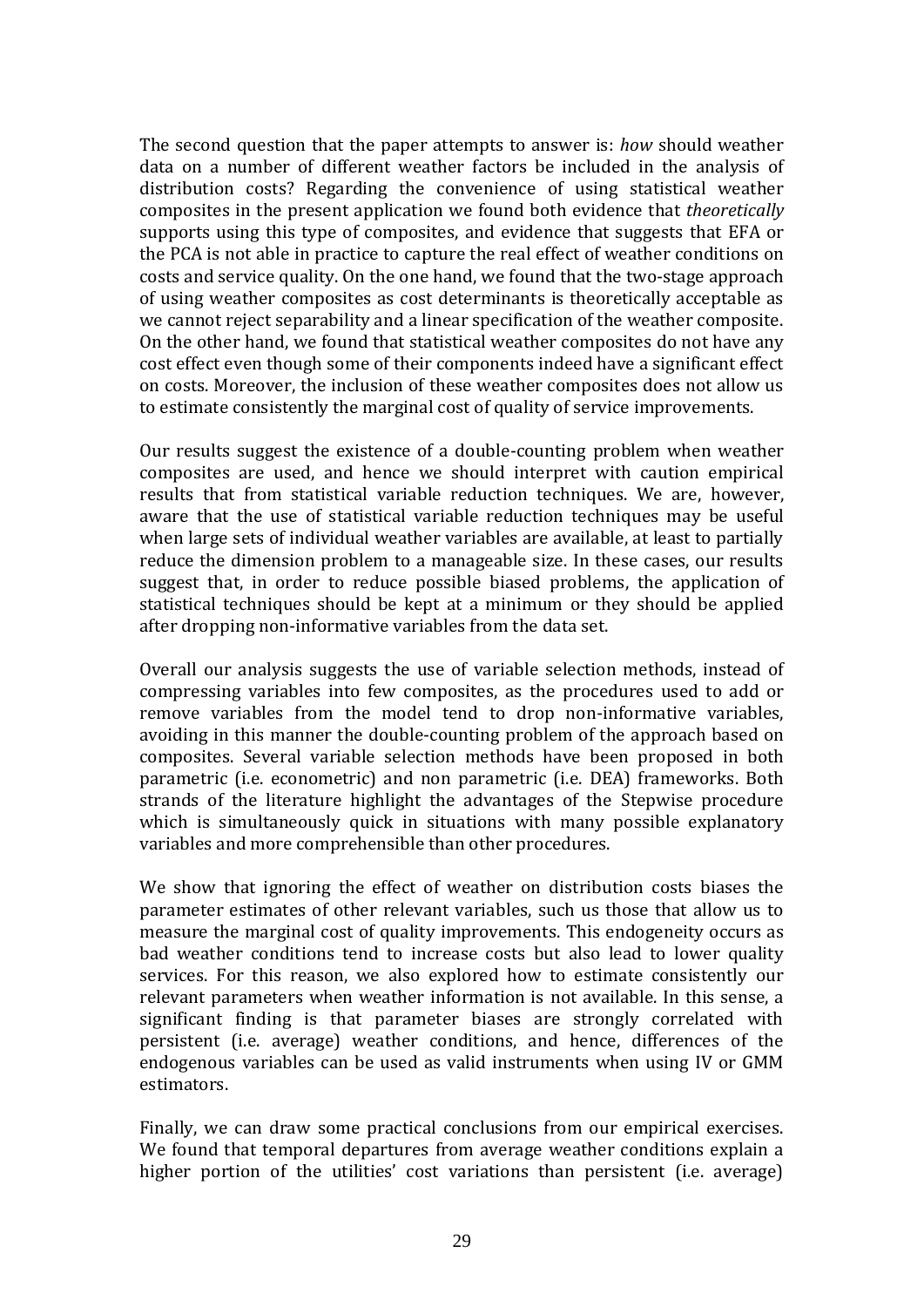differences in weather conditions among utilities. In the context of incentive regulation and benchmarking of electricity networks, this suggests using a twostage approach to address the comparability of firms. First, the average weather conditions are computed from historical data. Next, regulators can direct their attention to the analysis of deviations from average weather conditions. We also found that using firm-specific average weather conditions is sufficient to obtain consistent estimates of other cost determinants. Hence, another conclusion is that if average weather conditions do not change significantly over time we can use weather data from a short period of time to estimate a cost function of a longer period.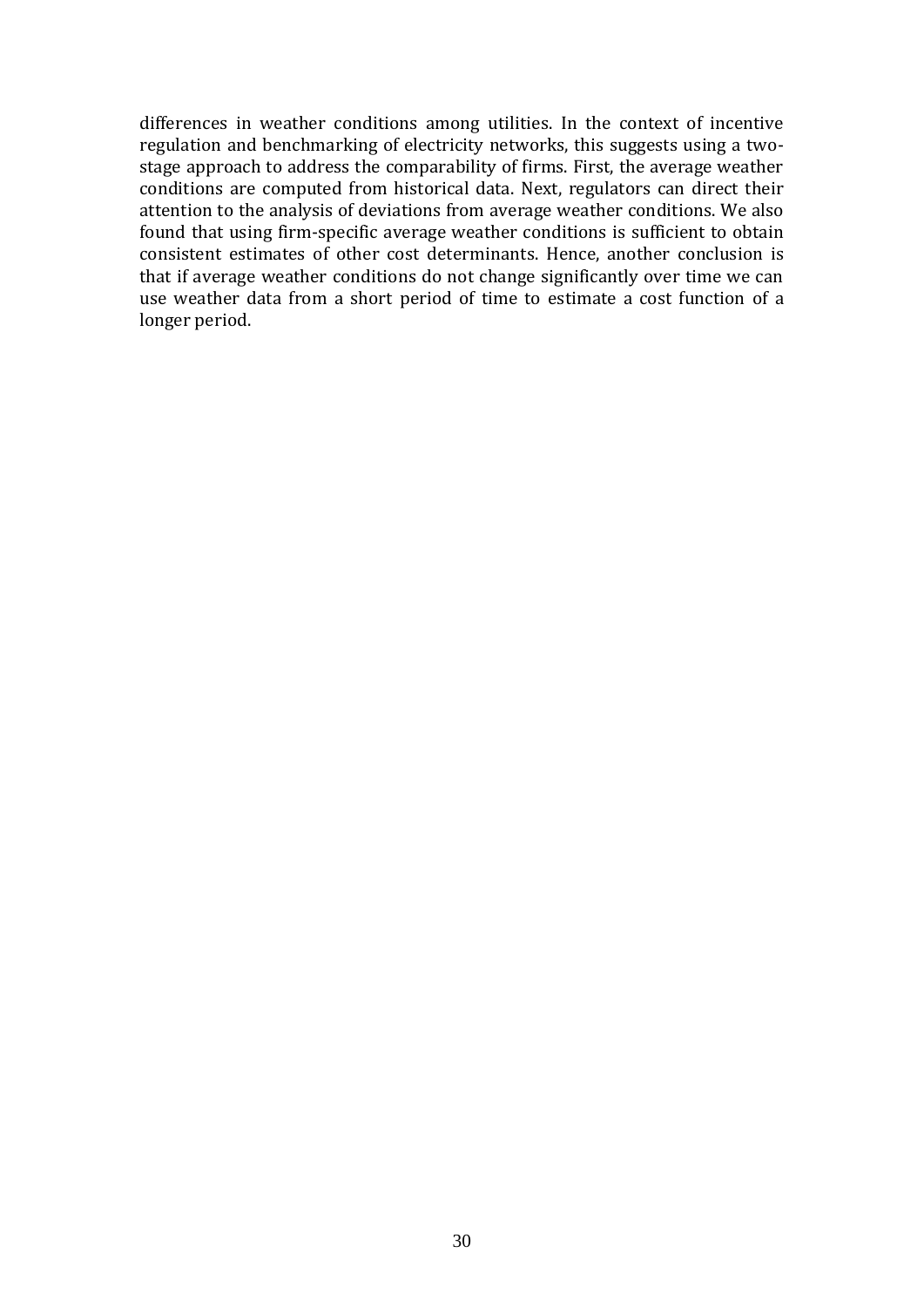#### **References**

- Arellano, M. and Bover, O. (1995), "Another look at the instrumental-variable estimation of error-components models", *Journal of Econometrics*, 68, 29- 52.
- Adler, N. and Yazhemsky, E. (2010), "Improving discrimination in data envelopment analysis: PCA-DEA or variable reduction", *European Journal of Operational Research*, 202, 273-284.
- Arrindell, W.A. and van der Ende, J. (1985), "An empirical test of the utility of the observations-to-variables ratio in factor and components", *Applied Psychological Measurement*, 9 (2), 165-78.
- Battese, G. and T. Coelli (1995), "A model for technical inefficiency effects in a stochastic frontier production function for panel data," *Empirical Economics*, 20, 325-332.
- Bentler, P.M. and Kano, Y. (1990), "On the equivalence of factors and components", *Multivariate Behavioral Research*, 25 (1), 67-74.
- Blundell, R. and Bond, S. (1999), "GMM estimation with persistent panel data: An application to productions functions", Working Paper Series, W99/4, The Institute for Fiscal Studies.
- Bond, S. (2002), "Dynamic panel data models: A guide to micro data methods and practice", Cemmap Working Paper CWP09/02, The Institute for Fiscal Studies. Department of Economics, UCL.
- Coelho, J., Nassar, S.M., Gauche, E., Ricardo, V.W., Queiroz, H.L., de Lima, M., and Lourence, M.C. (2003), "Reliability Diagnosis of Distribution System under Adverse Weather Conditions", Power Tech Conference Proceedings, 2003 IEEE Bologna, 4, 290-294.
- Denny, M. and Fuss, M. (1977), "The use of approximation analysis to test for separability and the existence of consistent aggregates", *American Economic Review,* 67, 404-418.
- Domijan, A., Jr., Matavalam, R.K., Montenegro, A., and Willcox, W.S. (2003), "Analysis of rain, wind and temperature effects on power distribution outages", Proceedings of the IASTED International Conference, Power-Con - Special Theme: Blackout, 44-48.
- Fomby, T. B., Hill, R.C., and Johnson, S.R. (1984), *Advanced Econometric Methods*, Needham, Mass. Springer-Verlag.
- Fuss. M. and Waverman, l. (1981), "Regulation and the multiproduct firm: The case of telecommunication in Canada", in: Gary From, ed., *Studies in public regulation* (MIT Press, Cambridge, MA), 277-213.
- Gorsuch, R.L. (1990), "Common factor-analysis versus component analysis Some well and little known facts", *Multivariate Behavioral Research*, 25 (1), 33-39.
- Greene, W. (2008), *Econometric analysis*, Pearson Education; 6 Edition.
- Halinski, RS, and Feldt, L.S. (1970), "The selection of variables in multiple regression analyses", *Journal of Educational Measurement*, 7(3), 151-158.
- Hoerl, A.E. and Kennard, R.W. (1970), "Ridge Regression: Biased Estimation for Nonorthogonal Problems", *Technometrics*, 12(1), 55-67.
- Hotelling, H. (1957), "The relations of the newer multivariate statistical methods to factor analysis", *British Journal of Statistics and Psychology*, 10, 69–79.